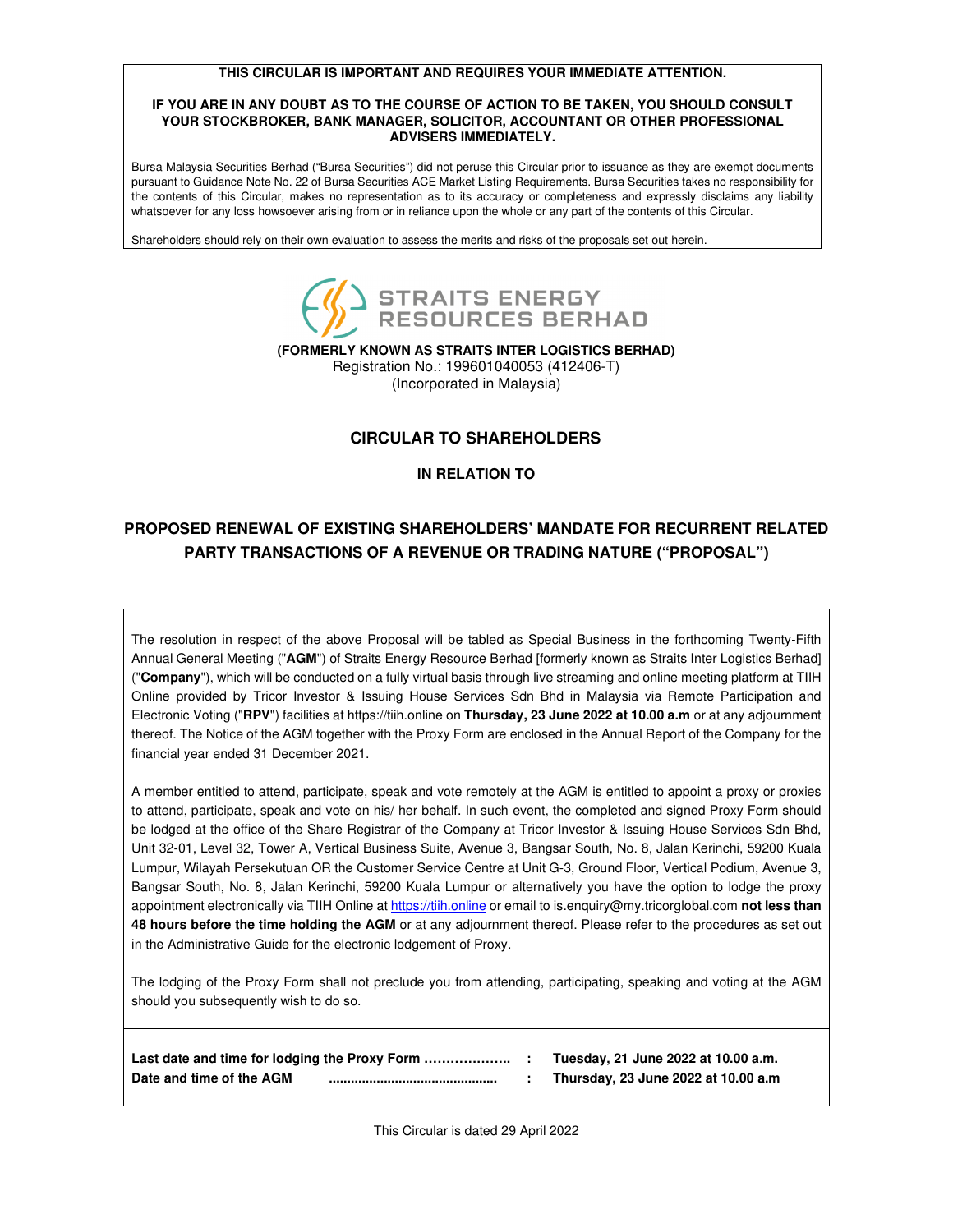# **DEFINITIONS**

Except where the context otherwise requires, the following definitions shall apply throughout this Circular and the accompanying appendix:

| "Act"                            |    | Companies Act, 2016, as amended from time to time and<br>any re-enactment thereof                                                                                                                                                                                                       |
|----------------------------------|----|-----------------------------------------------------------------------------------------------------------------------------------------------------------------------------------------------------------------------------------------------------------------------------------------|
| "ACE Market"                     |    | <b>ACE Market of Bursa Securities</b>                                                                                                                                                                                                                                                   |
| "AGM"                            |    | <b>Annual General Meeting</b>                                                                                                                                                                                                                                                           |
| "Black Hummer"                   | ÷  | <b>Black Hummer Security Sdn Bhd</b>                                                                                                                                                                                                                                                    |
| "Board"                          |    | Board of Directors of the Company                                                                                                                                                                                                                                                       |
| "Bursa Depository"               |    | Bursa Malaysia Depository Sdn Bhd                                                                                                                                                                                                                                                       |
| "Bursa Securities" or "Exchange" | t. | Bursa Malaysia Securities Berhad                                                                                                                                                                                                                                                        |
| "Circular"                       | ÷  | This Circular to shareholders of Straits dated 29 April<br>2022 is in relation to the Proposed Renewal of<br>Shareholders' Mandate                                                                                                                                                      |
| "CMSA"                           | t. | Capital Markets and Services Act, 2007, as amended<br>from time to time and any re-enactment thereof                                                                                                                                                                                    |
| "Director"                       | ÷. | Director has the meaning given in section $2(1)$ of the<br>CMSA and includes any person who is or was within the<br>preceding 6 months of the date on which the terms of the<br>transaction were agreed upon -                                                                          |
|                                  |    | (i)<br>a director of the listed corporation, its subsidiary<br>or holding company; or                                                                                                                                                                                                   |
|                                  |    | (ii)<br>a chief executive of the listed corporation, its<br>subsidiary or holding company                                                                                                                                                                                               |
| "FYE"                            | ÷. | Financial year ended / ending                                                                                                                                                                                                                                                           |
| "Listing Requirements"           |    | ACE Market Listing Requirements of Bursa Securities,<br>including any Guidance Note(s) issued in relation thereto                                                                                                                                                                       |
| "LPD"                            |    | 31 March 2022, being the latest practicable date of this<br>Circular                                                                                                                                                                                                                    |
| "Major Shareholder"              |    | Any person who is or was within the preceding 6 months<br>of the date on which the terms of the transaction were<br>agreed upon, a major shareholder of the<br>listed<br>corporation as defined under Rule 1.01 or any other<br>corporation which is its subsidiary or holding company. |
| "Market Day"                     |    | A day on which Bursa Securities is open for trading in<br>securities                                                                                                                                                                                                                    |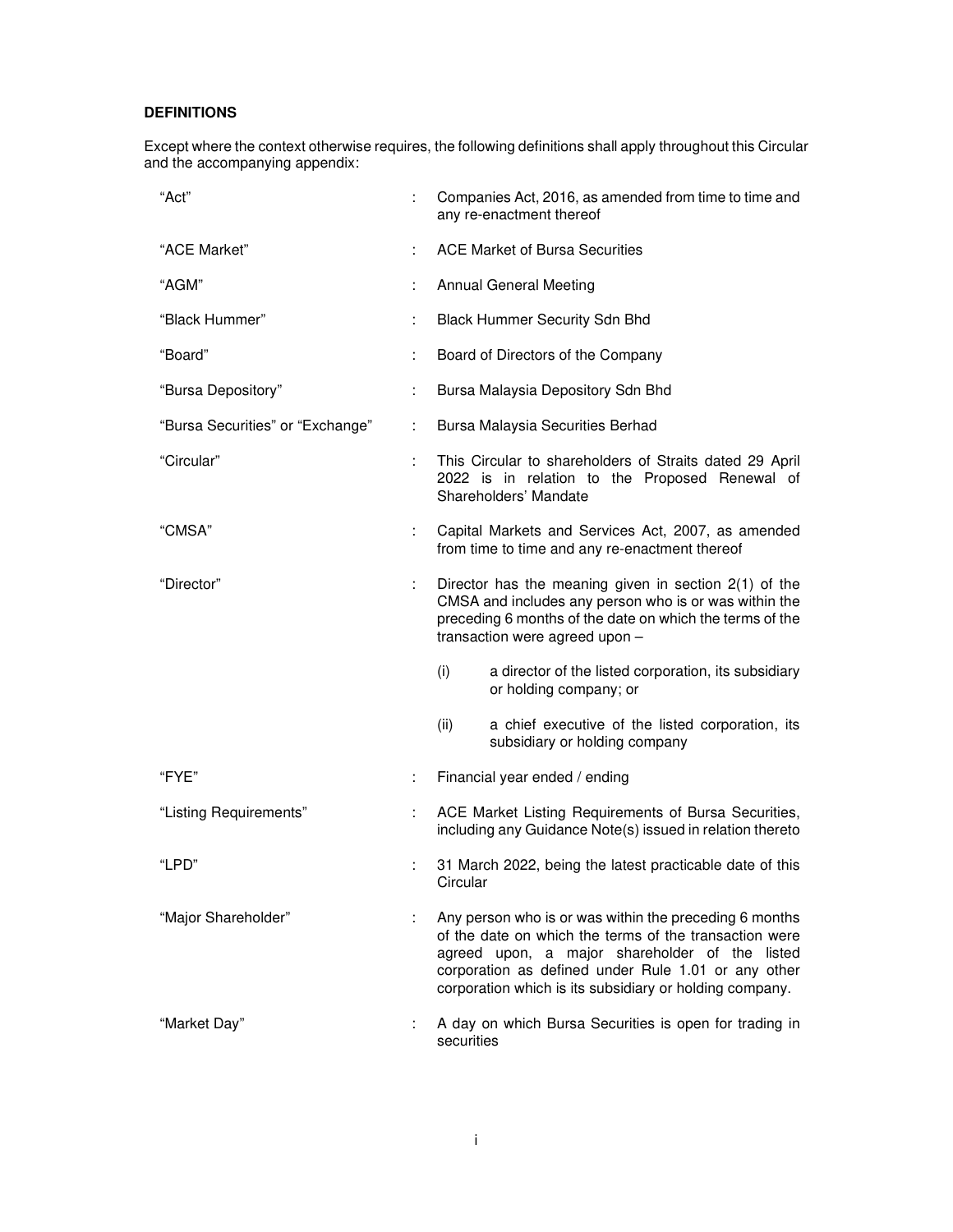"Person Connected" : In relation to any person (referred to as "said Person") means such person who falls under any one (1) of the following categories:

- (i) a family member of the said Person. Family in relation to a person means such person who falls within any one of the following categories:
	- a) spouse;
	- b) parent;
	- c) child including an adopted child and step-child;
	- d) brother or sister; and
	- e) spouse of the person referred to in subparagraphs (c) and (d) above.
- (ii) a trustee of a trust (other than a trustee for a share scheme for employees or pension scheme) under which the said Person or a family member of the said Person is the sole beneficiary;
- (iii) a partner of the said Person. Partner in relation to the said Person, means such person who fall within any one of the following categories:
	- (a) a person with whom the said Person, is in or proposes to enter into partnership with. "Partnership" for this purpose refers to a "partnership" as defined in Section 3 of the Partnership Act 1961 or "limited liability partnership" as defined in Section 2 of the Limited Liability Partnerships Act 2012, as the case may be; or
	- (b) a person with whom the said Person has entered or proposes to enter into a joint venture, whether incorporated or not.
- (iv) a person, or where the person is a body corporate, the body corporate or its directors, who is/are accustomed or under an obligation, whether formal or informal, to act in accordance with the directions, instructions or wishes of the said Person;
- (v) a person, or where the person is a body corporate, the body corporate or its directors, in accordance with whose directions, instructions or wishes the said Person is accustomed or is under an obligation, whether formal or informal, to act;
- (vi) a body corporate in which the said Person, or persons connected with the said Person are entitled to exercise, or control the exercise of, not less than 20% of the votes attached to voting shares in the body corporate; or
- (vii) a body corporate which is a related corporation of the said Person.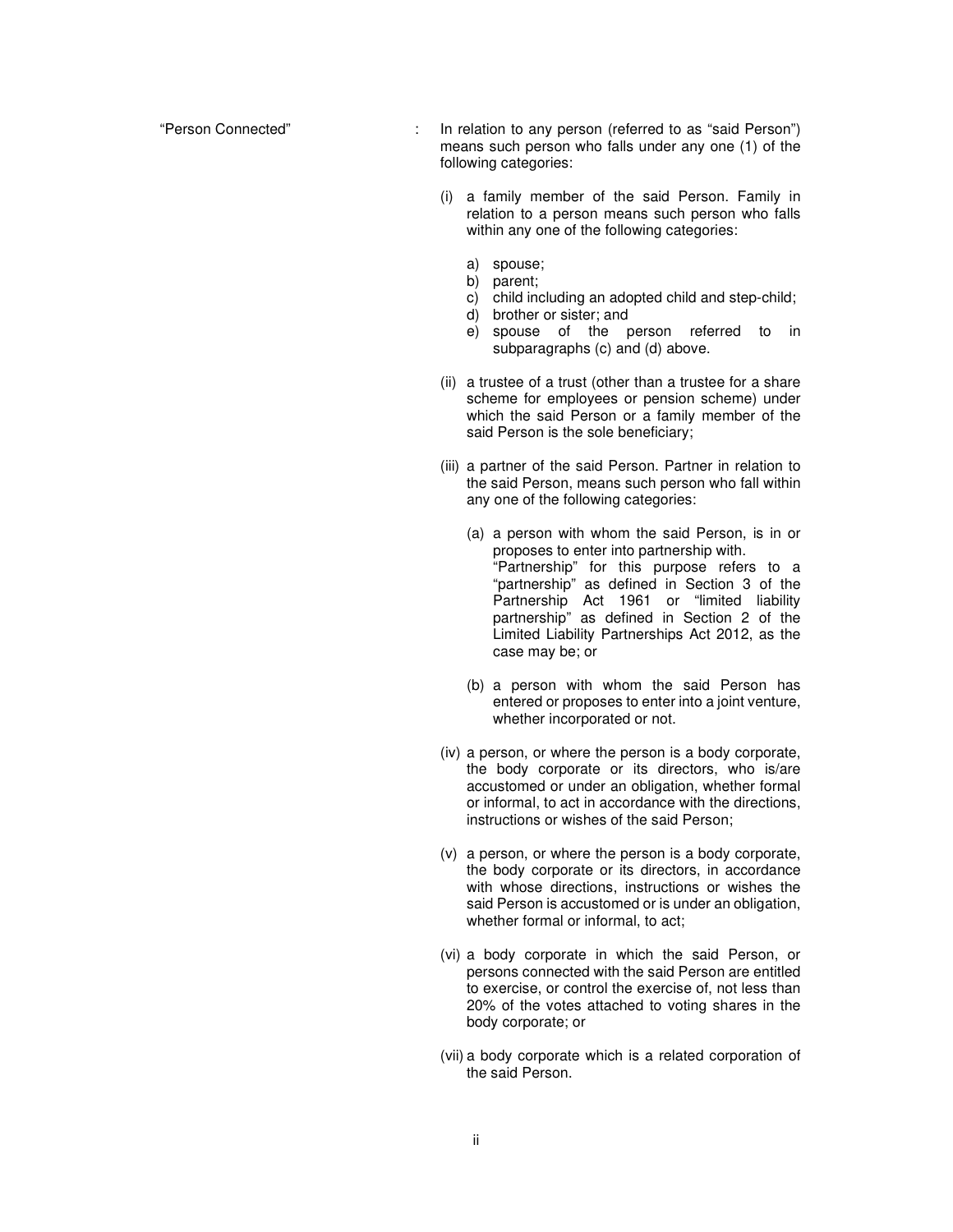| Proposed Renewal of Shareholders'<br>Mandate          | ÷  | Proposed Renewal of existing shareholders' mandate<br>for RRPT of a revenue or trading nature, the details of<br>which are set out in Appendix 1 of this Circular.                                                |
|-------------------------------------------------------|----|-------------------------------------------------------------------------------------------------------------------------------------------------------------------------------------------------------------------|
| "Record of Depositors"                                | ÷. | A record of securities holders established by Bursa<br>Depository under the Rules of Bursa Depository                                                                                                             |
| "Recurrent Related Party<br>Transaction(s)" or "RRPT" | ÷. | Related Party Transaction(s) involving<br>recurrent<br>transactions of a revenue or trading nature that are<br>necessary for the day-to-day operations and are in the<br>ordinary course of business of the Group |
| "Related Party(ies)"                                  | ÷. | A Director, Major Shareholder or Person Connected to<br>such Director or Major Shareholder                                                                                                                        |
| "Related Party Transaction(s)"                        |    | Transaction(s) entered into by Straits Group which<br>involve(s) the interest, direct or indirect, of the Related<br>Party(ies)                                                                                   |
| "RM" and "sen"                                        | ÷  | Ringgit Malaysia and sen respectively                                                                                                                                                                             |
| "Rules of Bursa Depository"                           |    | Rules of Bursa Depository as issued pursuant to the<br>Securities Industry (Central Depositories) Act, 1991                                                                                                       |
| "Straits" or "Company"                                | ÷. | Straits Energy Resources Berhad (formerly known as<br>Straits Inter Logistics Berhad)                                                                                                                             |
| "Straits Group" or "Group"                            | ÷  | The Company and its subsidiaries                                                                                                                                                                                  |
| "Straits Share(s)" or "Share(s)"                      | ÷  | Ordinary shares in the Company                                                                                                                                                                                    |
| "SMF Subsidiaries"                                    |    | SMF Begonia Ltd, SMF Ixora Ltd, SMF Omura Ltd, SMF<br>Eden Maritime Ltd, Sierra Pioneer Marine Ltd, Katsu<br>Pioneer Marine Ltd and SMF Beluga Ltd.                                                               |
| "TMD Subsidiaries"                                    | ÷. | Cavalla Asia Ltd, Dolphin Asia Ltd, Escolar Asia Ltd,<br>Phoenix Asia Ltd, Oscar Asia Ltd and S3 Asia Ltd.                                                                                                        |
| "USD" or "US cents"                                   | ÷  | United States Dollar and cents respectively                                                                                                                                                                       |

Words incorporating the singular shall, where applicable, include the plural and vice versa and words incorporating the masculine gender shall, where applicable, include the feminine and neuter genders and vice versa. Reference to persons shall include a corporation, unless otherwise specified.

Any references to "the Company" and "Straits" in this Circular are made to Straits, and all references to "the Group" and "Straits Group" are made to the Company and its subsidiary companies. All references to "we", "us" and "our" are made to the Company, save and where the context otherwise requires, shall include its subsidiaries.

All references to "you" in this Circular are to the shareholders of Straits.

Any reference in this Circular to any enactment is a reference to that enactment as for the time being amended or re-enacted. Any reference to a time of day in this Circular shall be a reference to Malaysian time, unless otherwise specified.

Any discrepancies in the tables included in this Circular between the amounts listed, the actual figures and the totals thereof are due to rounding.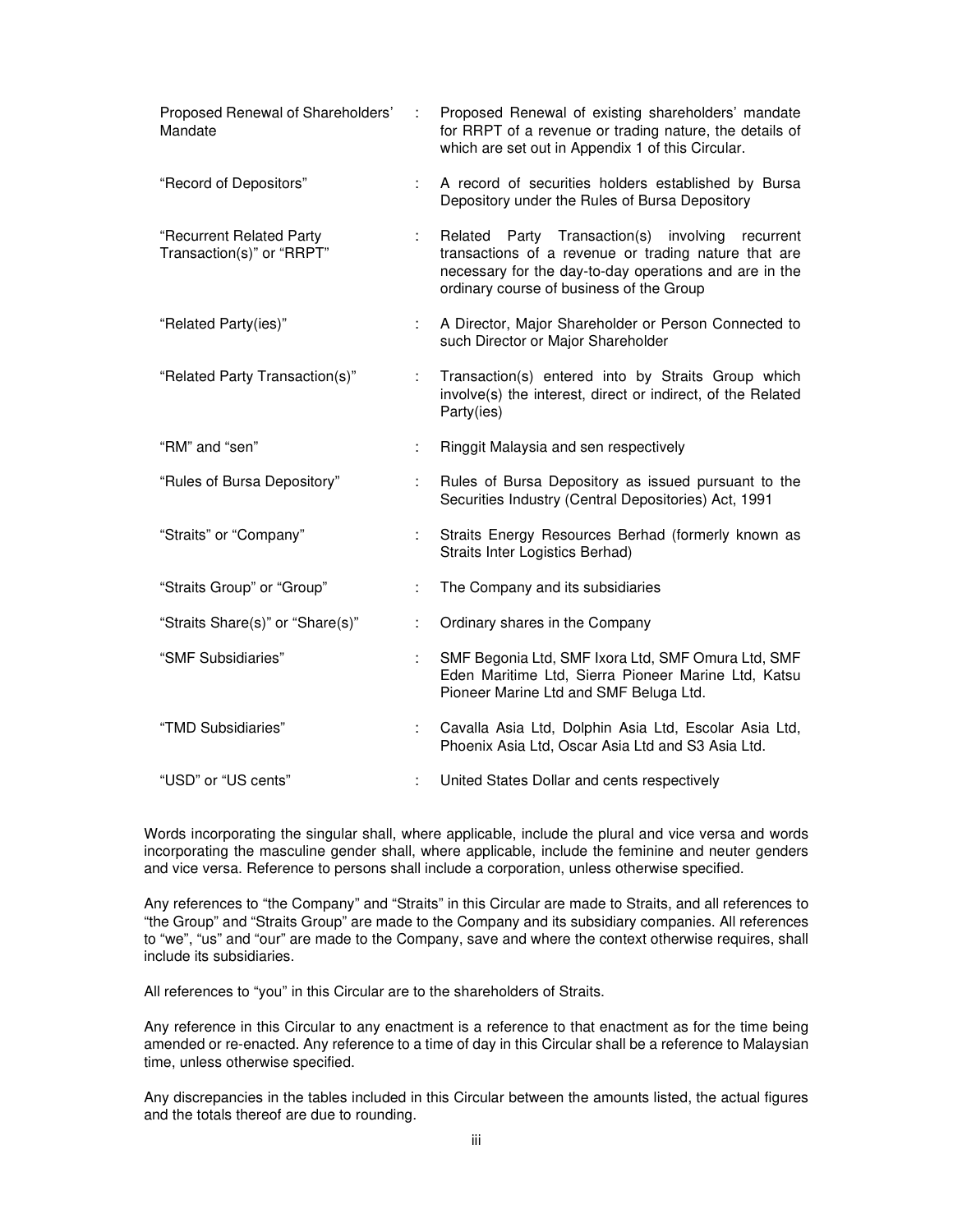# **CONTENTS**

# **LETTER TO THE SHAREHOLDERS CONTAINING:**

|     |                   |                                                                                                                   | <b>PAGE</b>        |  |  |  |  |  |  |
|-----|-------------------|-------------------------------------------------------------------------------------------------------------------|--------------------|--|--|--|--|--|--|
| 1.  |                   | <b>INTRODUCTION</b>                                                                                               | 1                  |  |  |  |  |  |  |
| 2.  |                   | DETAILS OF THE PROPOSED RENEWAL OF SHAREHOLDERS' MANDATE                                                          | 3                  |  |  |  |  |  |  |
|     | 2.1               | Provisions under the Listing Requirements                                                                         |                    |  |  |  |  |  |  |
|     | 2.2               | Validity of the Proposed Renewal of Shareholders' Mandate                                                         |                    |  |  |  |  |  |  |
|     | 2.3               | Disclosure in Annual Report                                                                                       |                    |  |  |  |  |  |  |
|     |                   | 2.4<br><b>Classes of Related Parties</b>                                                                          |                    |  |  |  |  |  |  |
|     | 2.5               | Principal Activities of Straits Group                                                                             |                    |  |  |  |  |  |  |
|     | 2.6               | Related Parties and Nature of RRPT                                                                                |                    |  |  |  |  |  |  |
|     |                   | (a) Details of the Related Parties and Nature of RRPT                                                             |                    |  |  |  |  |  |  |
|     |                   | (b) Amount Due and Owing to Straits Group by Related Parties                                                      |                    |  |  |  |  |  |  |
| 3.  |                   | REVIEW PROCEDURES IN RELATION TO RRPT                                                                             | 8                  |  |  |  |  |  |  |
|     | 3.1               | Review Procedures for the Recurrent Related Party Transactions                                                    |                    |  |  |  |  |  |  |
|     | 3.2               | Deviation between Actual Value Transacted and Estimated Value for the General<br>Mandate                          |                    |  |  |  |  |  |  |
|     | 3.3 <sub>1</sub>  | Amount due and owing to Straits Group by Related Parties                                                          |                    |  |  |  |  |  |  |
|     | 3.4               | <b>Statement by Audit Committee</b>                                                                               |                    |  |  |  |  |  |  |
| 4.  |                   | RATIONALE OF THE PROPOSED RENEWAL OF SHAREHOLDERS' MANDATE                                                        | 11                 |  |  |  |  |  |  |
| 5.  |                   | EFFECTS OF THE PROPOSED RENEWAL OF SHAREHOLDERS' MANDATE                                                          | 12 <sup>2</sup>    |  |  |  |  |  |  |
| 6.  |                   | APPROVAL REQUIRED                                                                                                 | $12 \overline{ }$  |  |  |  |  |  |  |
| 7.  |                   | INTERESTS OF DIRECTORS, MAJOR SHAREHOLDERS AND/OR PERSONS<br>CONNECTED TO THEM                                    | 12                 |  |  |  |  |  |  |
| 8.  |                   | DIRECTORS' STATEMENT AND RECOMMENDATION                                                                           | 13                 |  |  |  |  |  |  |
| 9.  | <b>AGM</b>        |                                                                                                                   | 13                 |  |  |  |  |  |  |
| 10. |                   | FURTHER INFORMATION                                                                                               | 14                 |  |  |  |  |  |  |
|     | <b>APPENDICES</b> |                                                                                                                   |                    |  |  |  |  |  |  |
| 1.  |                   | DETAILS OF THE RELATED PARTIES AND NATURE OF RRPT UNDER<br>THE PROPOSED RENEWAL OF EXISTING SHAREHOLDERS' MANDATE | <b>APPENDIX I</b>  |  |  |  |  |  |  |
| 2.  |                   | <b>FURTHER INFORMATION</b>                                                                                        | <b>APPENDIX II</b> |  |  |  |  |  |  |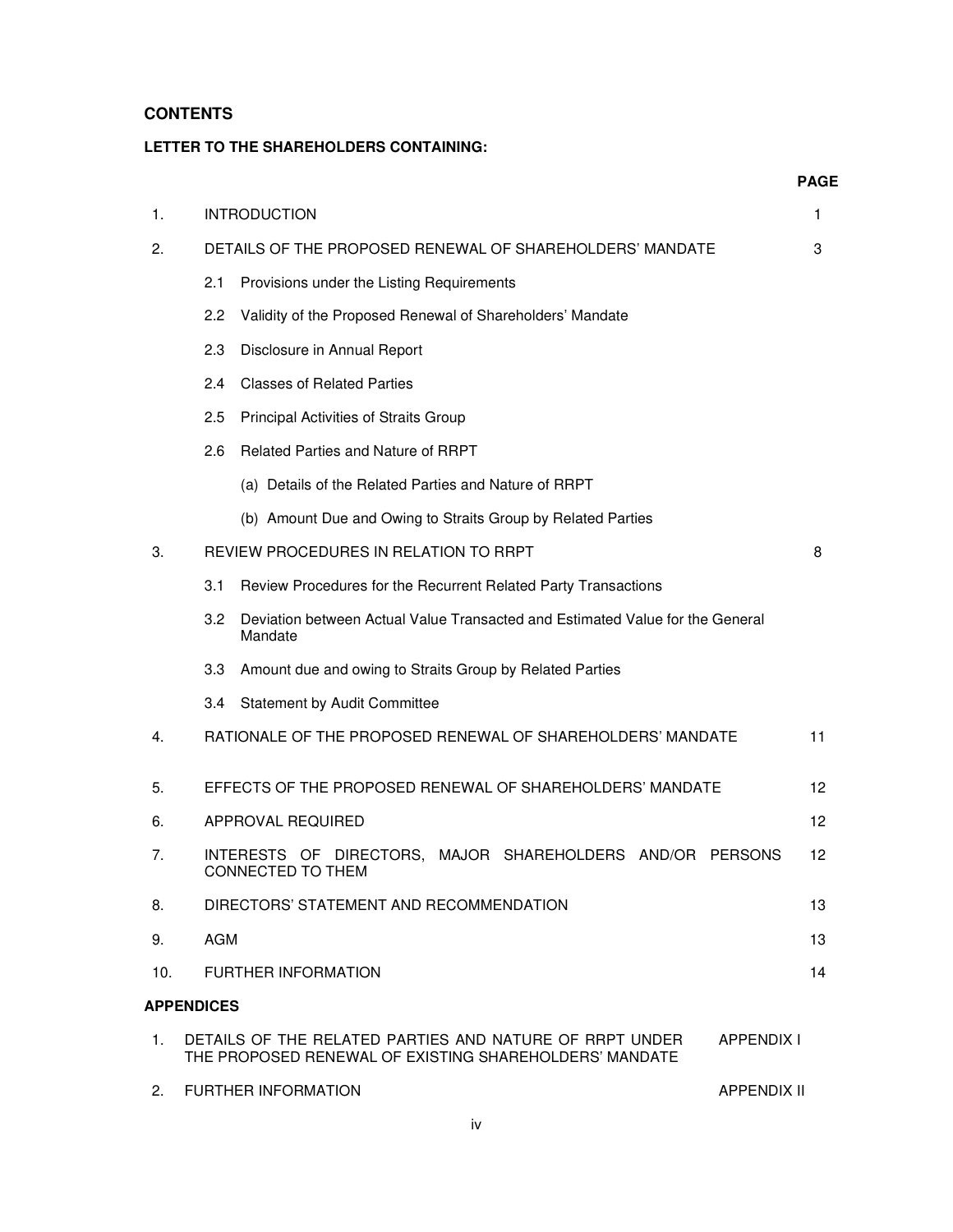

**(FORMERLY KNOWN AS STRAITS INTER LOGISTICS BERHAD)** 

Registration No.: 199601040053 (412406-T) (Incorporated in Malaysia)

**Registered Office:** 

No. 149A, 149B, 151B Persiaran Raja Muda Musa 42000 Port Klang Selangor Darul Ehsan

29 April 2022

## **Board of Directors:**

- 1. Y.A.M Dato' Seri Tengku Baharuddin Ibni Almarhum Sultan Mahmud Al-Muktafi Billah Shah (Non-Independent Non-Executive Chairman)
- 2. Dato' Sri Ho Kam Choy (Group Managing Director)
- 3. Tan Sri Mohd Bakri Bin Mohd Zinin (Non-Independent Non-Executive Director)
- 4. Captain Tony Tan Han (Chen Han) (Executive Director)
- 5. Ho Fook Meng (Independent Non-Executive Director)
- 6. Leong Fook Heng (Independent Non-Executive Director)
- 7. Harison Binti Yusoff (Non-Independent Non-Executive Director)
- 8. Ho Hung Ming (Alternate Director to Tan Sri Mohd Bakri Bin Mohd Zinin)

## **To: Our Shareholders**

Dear Sir/Madam,

# **STRAITS ENERGY RESOURCES BERHAD (FORMERLY KNOWN AS STRAITS INTER LOGISTICS BERHAD)**

# **PROPOSED RENEWAL OF SHAREHOLDERS' MANDATE FOR RECURRENT RELATED PARTY TRANSACTIONS OF A REVENUE OR TRADING NATURE ("PROPOSED RENEWAL OF SHAREHOLDERS' MANDATE")**

## **1. INTRODUCTION**

At the Company's Annual General Meeting ("AGM") held on 24 June 2021, the Company had obtained a shareholders' mandate for recurrent related party transactions of a revenue or trading nature ("Existing Mandate") which are necessary for the day to day operations of Straits Group, with certain classes of related parties.

The Existing Mandate, shall in accordance with the Listing Requirements, expire at the conclusion of the forthcoming AGM of the Company, scheduled for 23 June 2022, unless it is renewed at the said AGM.

On 18 April 2022, the Board announced that Straits is proposing to seek your approval for the Proposed Renewal of Shareholders' Mandate.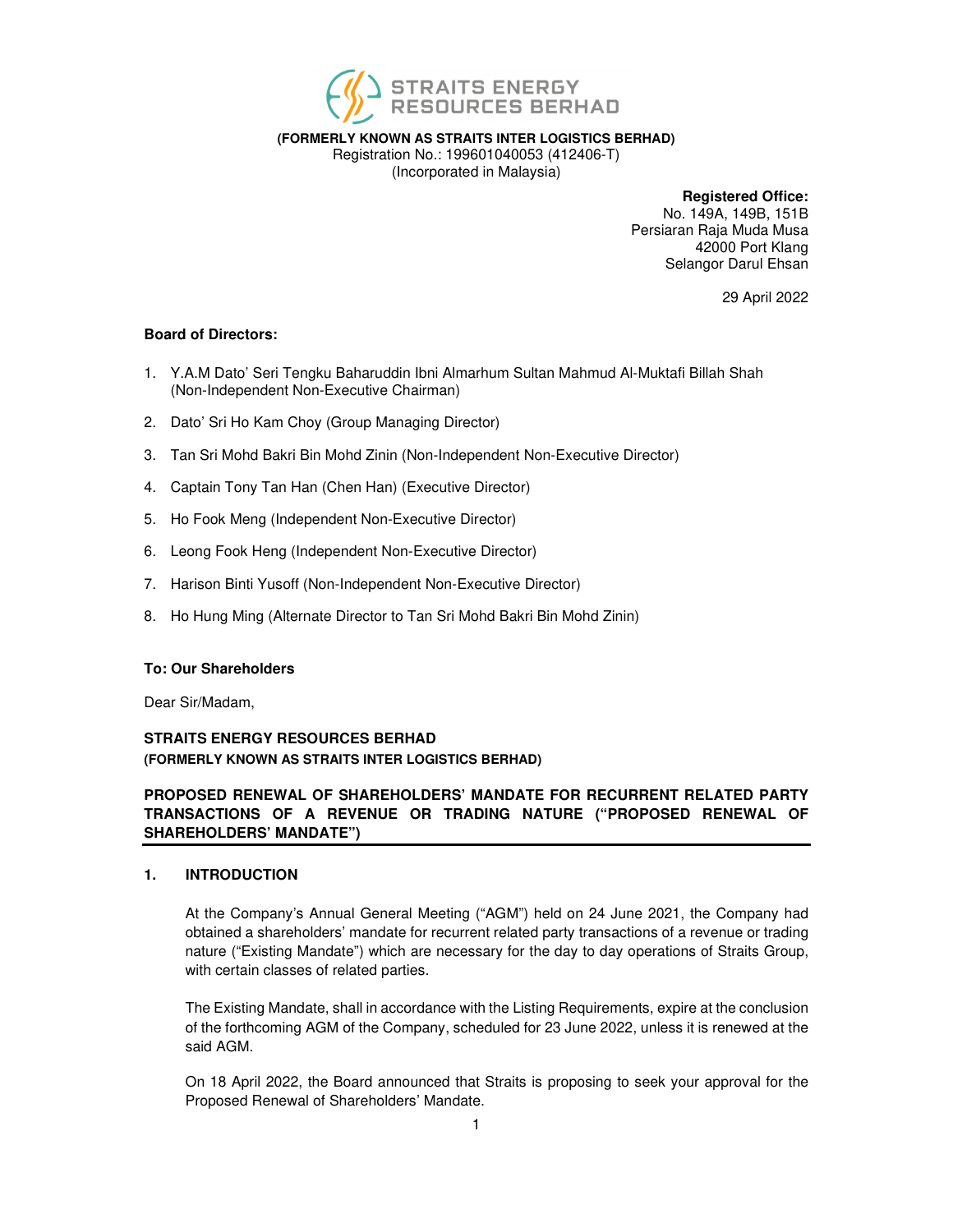The purpose of this Circular is to provide you with the relevant information on the Proposed Renewal of Shareholders' Mandate as well as to seek your approval for the ordinary resolution pertaining to the Proposed Renewal of Shareholders' Mandate to be tabled at the forthcoming AGM.

The Twenty-Fifth (25th) AGM of the Company will be conducted on a fully virtual basis through live streaming and online meeting platform at TIIH Online provided by Tricor Investor & Issuing House Services Sdn Bhd in Malaysia via Remote Participation and Electronic Voting ("**RPV**") facilities at https://tiih.online on **Thursday, 23 June 2022 at 10.00 a.m** or at any adjournment thereof. The Notice of AGM together with the Proxy Form, are enclosed in the 2021 Annual Report of the Company.

**YOU ARE ADVISED TO READ AND CAREFULLY CONSIDER THE CONTENTS OF THIS CIRCULAR BEFORE VOTING ON THE RESOLUTION PERTAINING TO THE PROPOSED RENEWAL OF SHAREHOLDERS' MANDATE TO BE TABLED AT THE COMPANY'S FORTHCOMING 25TH AGM.** 

#### **[THE REST OF THIS PAGE IS INTENTIONALLY LEFT BLANK)**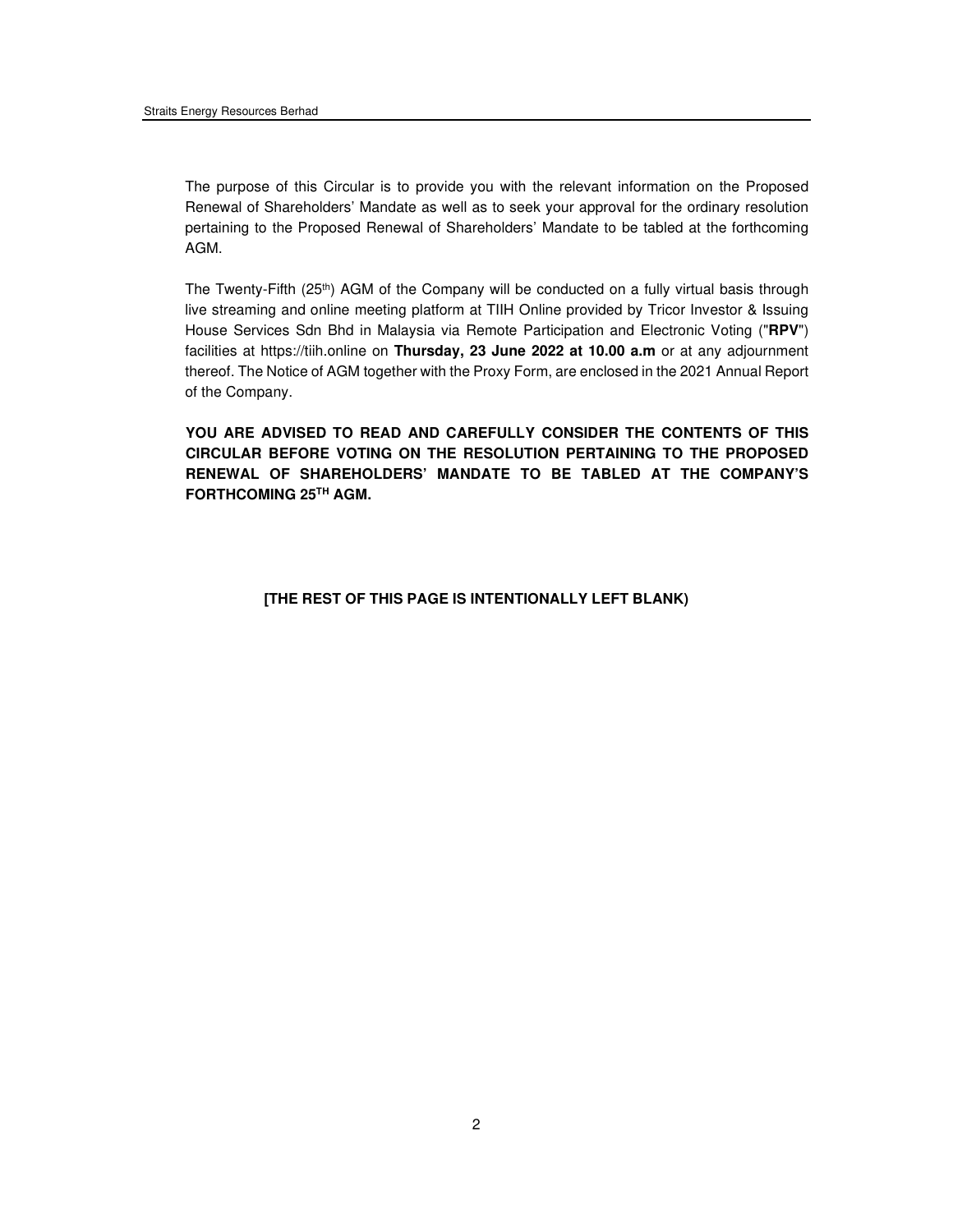# **2. DETAILS OF THE PROPOSED RENEWAL OF SHAREHOLDERS' MANDATE**

#### **2.1 Provisions under the Listing Requirements**

- (i) Pursuant to Paragraph 10.09(2) of Chapter 10 of the Listing Requirement, a listed issuer may seek shareholders' mandate in respect of RRPT subject to the following:
	- (a) the transactions are in the ordinary course of business and are on the terms not more favourable to the related party than those generally available to the public;
	- (b) the shareholders' mandate is subject to annual renewal and disclosure is made in the annual report of the aggregate value of transactions conducted pursuant to the shareholders' mandate during the financial year where the aggregate value is equal to or more than the threshold below in relation to a listed issuer with a share capital of more than RM60 million:-
		- (i) the consideration, value of the assets, capital outlay or costs of the RRPT is RM1.0 million or more; or
		- (ii) any one of the percentage ratios of such RRPT is 1% or more,

whichever is the higher;

- (c) the listed issuer to issue circular to shareholders in relation to the shareholders' mandate and it must include information as may be prescribed by Bursa Securities, together with a checklist showing compliance with such information when submitting to Bursa Securities;
- (d) in a meeting to obtain Shareholders' Mandate, the interested director, interested major shareholder or interested person connected with a director or major shareholder; and where it involves the interest of an interested person connected with a director or major shareholder, such director or major shareholder, must not vote on the resolution approving the transactions. An interested director or interested major shareholder must ensure that persons connected with him abstain from voting on the resolution approving the transactions; and
- (e) the listed issuer immediately announces to Bursa Securities when the actual value of a RRPT entered into by the listed issuer, exceeds the estimated value of the RRPT disclosed in the circular by ten percent (10%) or more and it must include the information as may be prescribed by Bursa Securities in its announcement.
- (ii) Transactions entered into between a listed issuer (or any of its wholly-owned subsidiaries) and its wholly-owned subsidiary are excluded from the requirements of Part E of Chapter 10 of the Listing Requirement.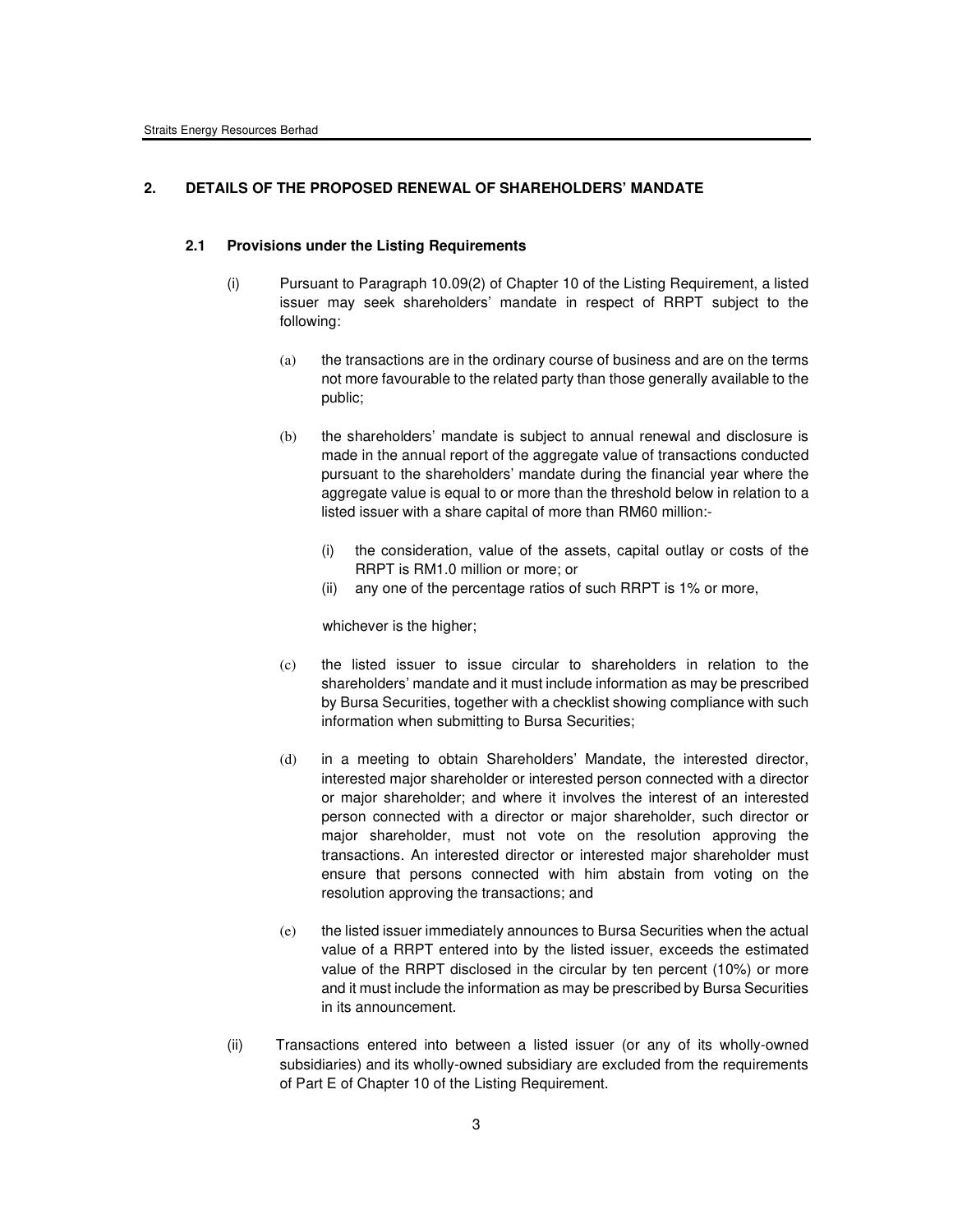(iii) Where the Company has procured its Shareholders' Mandate pursuant to the Listing Requirement, the provisions of Rule 10.08, Part E of Chapter 10 of the Listing Requirements shall not apply during the period of validity of the Shareholders' Mandate.

#### **2.2 Validity of the Proposed Renewal of Shareholders' Mandate**

It is anticipated that in the ordinary course of the Group's business, Recurrent Transactions between Straits Group and the Related Parties are likely to occur at any time and with some degree of frequency.

The Group has entered or may enter into Recurrent Related Party Transactions which are detailed in Appendix 1 of this Circular.

In view of the forthcoming expiry of the Existing Mandate and the frequent nature of such Recurrent Related Party Transactions, the Company is seeking the approval of Shareholders for the Proposed Renewal of Shareholders' Mandate in order for the Group to enter into the Recurrent Related Party Transactions as set out in Appendix 1 of this Circular with the Related Parties provided that such transactions are made at arms' length, on the Group's normal commercial terms and on terms not more favourable to the Related Parties than those generally available to the public and are not to the detriment of the minority shareholders of the Company.

The Propose Renewal of Shareholders' Mandate, if approved at the forthcoming AGM, shall take effect from the date of passing of the resolution proposed at the forthcoming AGM and shall continue to be in force until:

- (a) the conclusion of the next AGM of the Company, at which time the mandate will lapse, unless the mandate is renewed by a resolution passed at that meeting;
- (b) the expiration of the period within which the next AGM of the Company after the date it is required to be held pursuant to Section 340(2) of the Act (but shall not extend to such extension as may be allowed pursuant to Section 340(4) of the Act; or
- (c) revoked or varied by resolution passed by the shareholders in general meeting,

whichever is the earlier.

#### **2.3 Disclosure in annual report**

Disclosure will be made in the Company's Annual Report in accordance with Paragraph 3.1.5 of Guidance Note 8 of the Listing Requirement, which requires a breakdown of the aggregate value of the Recurrent Related Party Transactions made during the financial year pursuant to the Proposed Renewal of Shareholders' Mandate based on the following information:

- (a) type of Recurrent Related Party Transactions made; and
- (b) names of the Related Parties involved in each type of the Recurrent Related Party Transaction made and their relationship with the Company.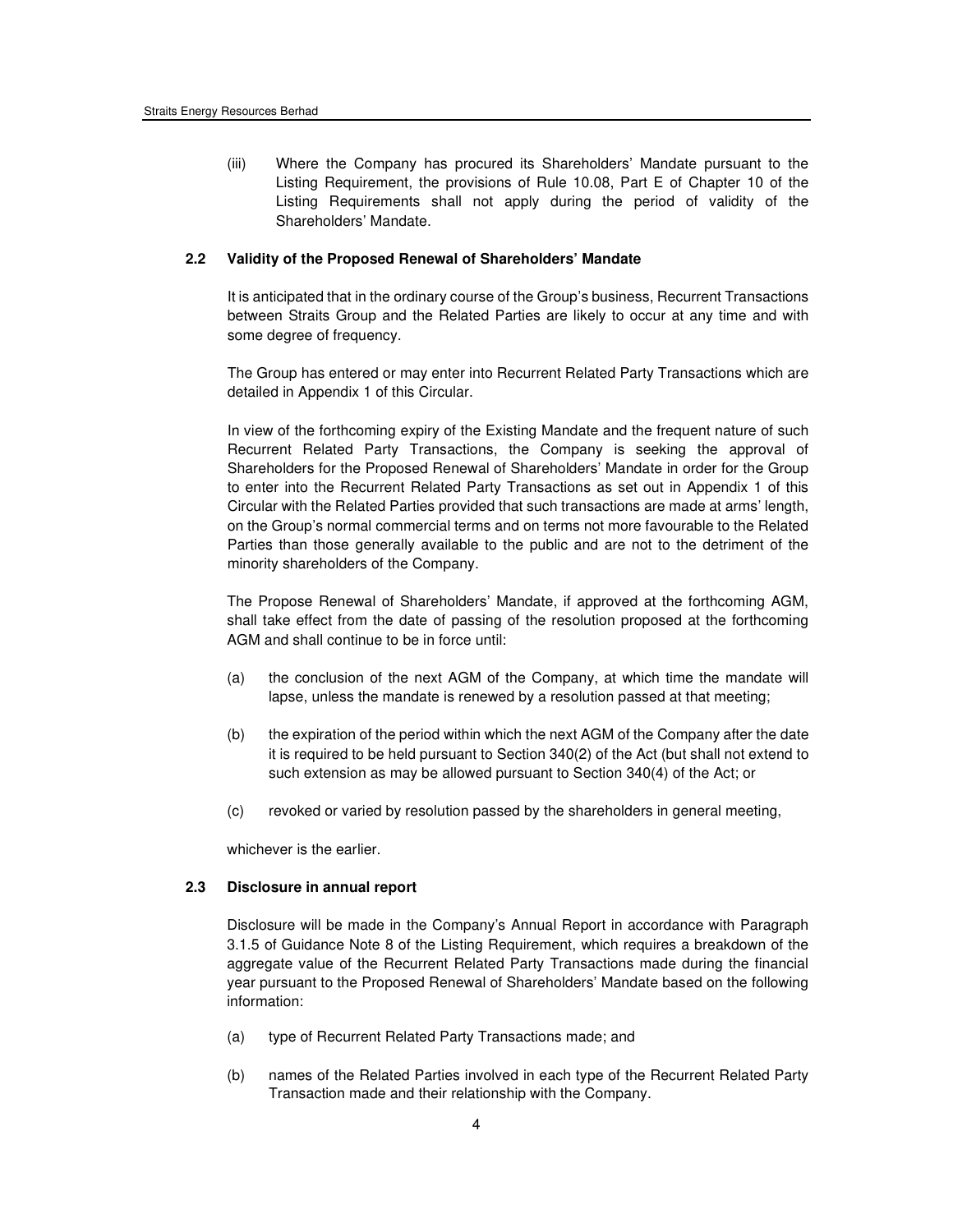#### **2.4 Classes of Related Parties**

The Proposed Renewal of Shareholders' Mandate will apply to the following classes of Related Parties:

- (a) Directors;<br>(b) Major Sha
- (b) Major Shareholders; and<br>(c) Persons Connected with
- Persons Connected with the Directors and/or Major Shareholders.

# **2.5 Straits Group – Principal Business Activities**

 The Company is principally engaged in investment holding activities and the provision of management services and the principal activities of the Subsidiaries/Associates are as follows:-

| <b>Companies</b>                                  | <b>Effective</b><br><b>Equity Interest</b> | <b>Principal activities</b>                                                                                     |  |  |  |  |
|---------------------------------------------------|--------------------------------------------|-----------------------------------------------------------------------------------------------------------------|--|--|--|--|
| <b>Subsidiaries</b>                               |                                            |                                                                                                                 |  |  |  |  |
| Quest Technology Sdn Bhd                          | 100%                                       | Provision of oil trading.                                                                                       |  |  |  |  |
| Raya Consumable Sdn Bhd                           | 100%                                       | Provision of oil trading.                                                                                       |  |  |  |  |
| Selatan Bunker (M) Sdn Bhd<br>("SBSB")            | 51%                                        | Provision<br>οf<br>oil<br>trading<br>and<br>bunkering services for marine fuel<br>and petroleum based products. |  |  |  |  |
| Pan Management Services Ltd                       | 100%                                       | Provision of management services                                                                                |  |  |  |  |
| <b>TMD Straits Ltd</b>                            | 100%                                       | Provision<br>of<br>vessel<br>chartering<br>services.                                                            |  |  |  |  |
| <b>TMD Sturgeon Ltd</b>                           | 100%                                       | Provision<br>chartering<br>οf<br>vessel<br>services.                                                            |  |  |  |  |
| Straits Port Management Sdn Bhd<br>("SPM")        | 100%                                       | Investment Holding                                                                                              |  |  |  |  |
| Straits Alliance Transport Sdn Bhd<br>("SAT")     | 70%                                        | Inland transportation services.                                                                                 |  |  |  |  |
| *Straits Marine Fuels & Energy<br>Sdn Bhd ("SMF") | 85.2%                                      | Provision of oil trading.                                                                                       |  |  |  |  |
| Straits Bulkers Maritime Sdn Bhd                  | 100%                                       | <b>Investment Holding</b>                                                                                       |  |  |  |  |
| Straits Marine Services Pte Ltd<br>"SMS")         | 51%                                        | Provision<br>ship<br>οf<br>management<br>services                                                               |  |  |  |  |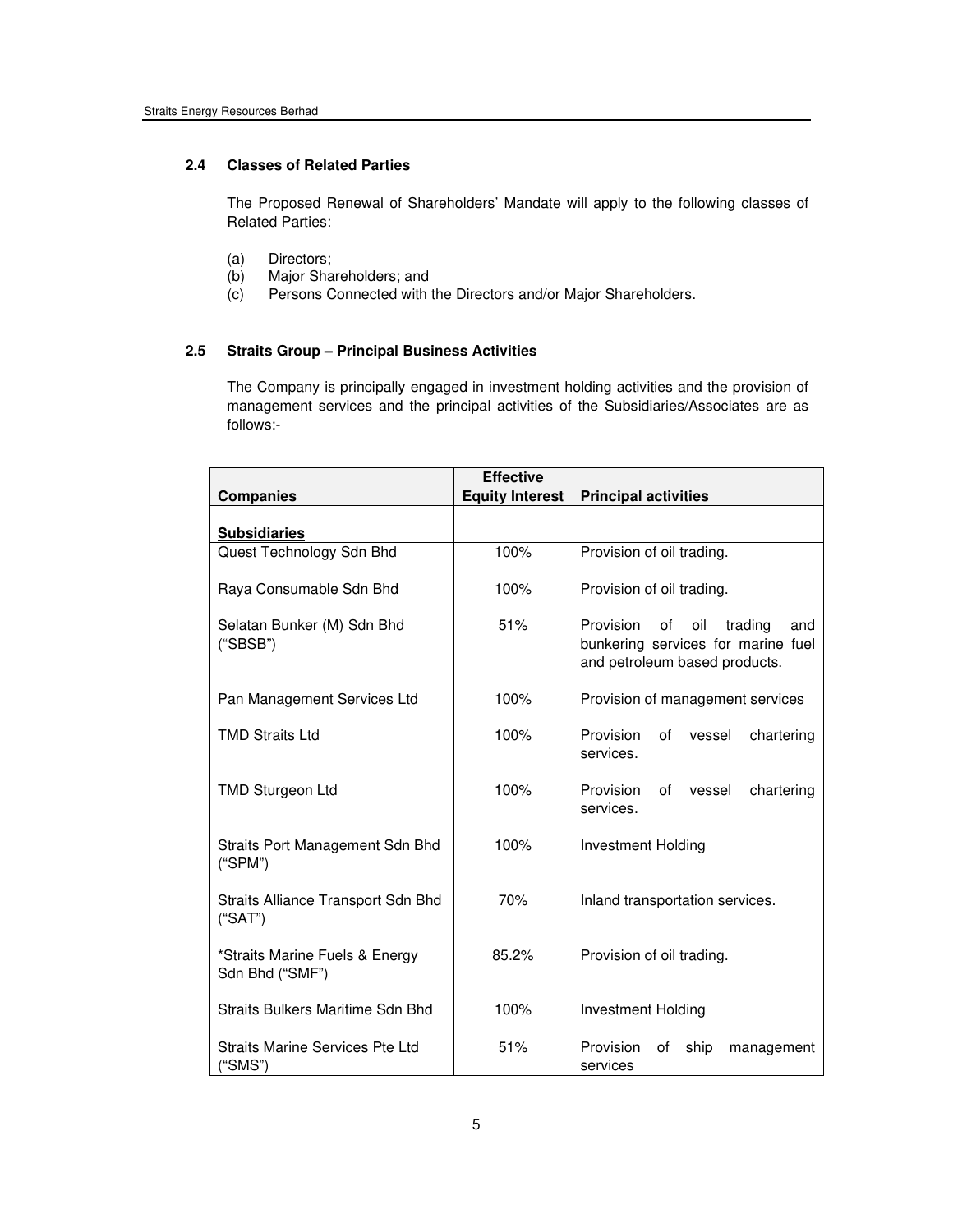| <b>Companies</b>                                | <b>Effective</b><br><b>Equity Interest</b> | <b>Principal activities</b>                                                                                                          |
|-------------------------------------------------|--------------------------------------------|--------------------------------------------------------------------------------------------------------------------------------------|
| <b>Subsidiaries</b>                             |                                            |                                                                                                                                      |
| Tumpuan Megah Development Sdn<br>Bhd ("TMD")    | 70%                                        | Provision of bunkering services for<br>marine fuel and petroleum based<br>products.                                                  |
| Cavalla Asia Ltd                                | 100%<br>owned by TMD                       | Provision<br>οf<br>vessel<br>chartering<br>services                                                                                  |
| Dolphin Asia Ltd                                | 100%<br>owned by TMD                       | Provision<br>of<br>chartering<br>vessel<br>services                                                                                  |
| Escolar Asia Ltd                                | 100%<br>owned by TMD                       | Provision<br>0f<br>vessel<br>chartering<br>services                                                                                  |
| Phoenix Asia Ltd                                | 100%<br>owned by TMD                       | Provision<br>of<br>vessel<br>chartering<br>services                                                                                  |
| Oscar Asia Ltd                                  | 100%<br>owned by TMD                       | Provision<br>0f<br>vessel<br>chartering<br>services                                                                                  |
| S3 Asia Ltd                                     | 100%<br>owned by TMD                       | Provision<br>of<br>vessel<br>chartering<br>services                                                                                  |
| Fajar Maritime and Logistics Sdn<br>Bhd ("FML") | 60% owned by<br><b>SPM</b>                 | Investment Holding                                                                                                                   |
| Victoria STS (Labuan) Sdn Bhd<br>("Victoria")   | 70% owned by<br><b>FML</b>                 | Oil and gas, logistics and marine<br>service provider                                                                                |
| <b>Straits Maritime Services Pte Ltd</b>        | 100% owned<br>by SMS                       | services,<br>Shipping<br>provision<br>οf<br>general cleaning services (excluding<br>household cleaning) and disinfecting<br>services |
| Victoria 1 Limited                              | 100% owned<br>by Victoria                  | Investment Holding                                                                                                                   |
| Victoria 2 Limited                              | 100% owned<br>by Victoria                  | Investment Holding                                                                                                                   |
| Straits Alliance Tech Sdn Bhd                   | 100% owned<br>by SAT                       | Traders of trucks and automotive<br>spare parts and service station for<br>trucks and motor vehicles                                 |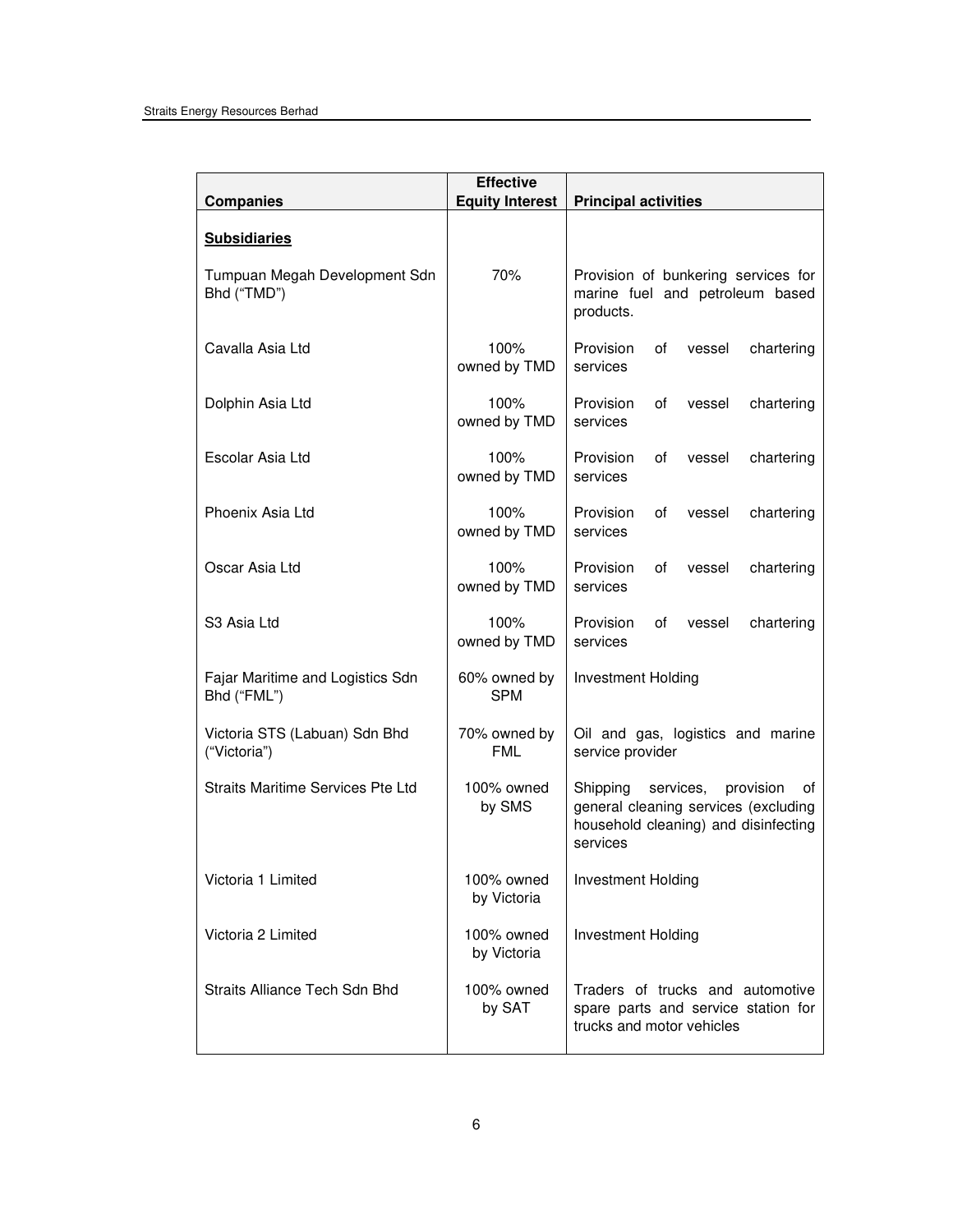| <b>Companies</b>                                       | <b>Effective Equity</b><br><b>Interest</b> | <b>Principal activities</b>                                                                                                                                             |
|--------------------------------------------------------|--------------------------------------------|-------------------------------------------------------------------------------------------------------------------------------------------------------------------------|
| <b>Subsidiaries</b>                                    |                                            |                                                                                                                                                                         |
| Megah Port Management Sdn Bhd                          | 51% owned by<br><b>SPM</b>                 | Port<br>operation<br>facility<br>and<br>management services                                                                                                             |
| SMF Begonia Ltd                                        | 100% owned by<br><b>SMF</b>                | Provision of vessel chartering services                                                                                                                                 |
| SMF Ixora Ltd                                          | 100% owned by<br><b>SMF</b>                | Provision of vessel chartering services                                                                                                                                 |
| <b>SMF Omura Ltd</b>                                   | 100% owned by<br><b>SMF</b>                | Provision of vessel chartering services                                                                                                                                 |
| SMF Beluga Ltd                                         | 51% owned by<br><b>SMF</b>                 | Provision of vessel chartering services                                                                                                                                 |
| <b>SMF Eden Maritime Ltd</b><br>("SMF Eden")           | 100% owned by<br><b>SMF</b>                | Provision of vessel chartering services                                                                                                                                 |
| Sierra Pioneer Marine Ltd<br>("Sierra")                | 51% owned by<br><b>SMF</b>                 | Provision of vessel chartering services                                                                                                                                 |
| Katsu Pioneer Marine Ltd<br>("Katsu")                  | 51% owned by<br><b>SMF</b>                 | Provision of vessel chartering services                                                                                                                                 |
| <b>Straits Technology Solutions Sdn</b><br>Bhd ("STS") | 75%                                        | <b>Investment Holding</b>                                                                                                                                               |
| <b>Straits CommNet Solutions Sdn</b><br><b>Bhd</b>     | 70% owned by<br><b>STS</b>                 | Provide solutions, dealing with all<br>kinds of products and services in<br>telecommunication from infrastructure,<br>networking, maintenance, software<br>and hardware |
| Sinar Maju Logistik Sdn Bhd<br>("SML")                 | 90%                                        | Shipping agency and related services                                                                                                                                    |
| Sinar Maju Marin Sdn. Bhd.<br>("SMM")                  | 100% owned by<br>SML                       | Ferrying<br>passengers,<br>transporting<br>cargo and ship parts overseas and<br>coastal waters as well as providing<br>garbage disposal services for vessels            |
| <b>Associate Company</b>                               |                                            |                                                                                                                                                                         |
| Banle International Group Limited<br>("BIG")           | 38%                                        | Investment Holding                                                                                                                                                      |
| Banle Energy International Limited<br>("Banle")        | 100% owned by<br>BIG                       | Provision of oil trading for marine fuel<br>and petroleum based products                                                                                                |
| Reliance (China) Limited                               | 100% owned by<br>Banle                     | <b>Investment Holding</b>                                                                                                                                               |

\* The equity interests held through TMD is 18.2%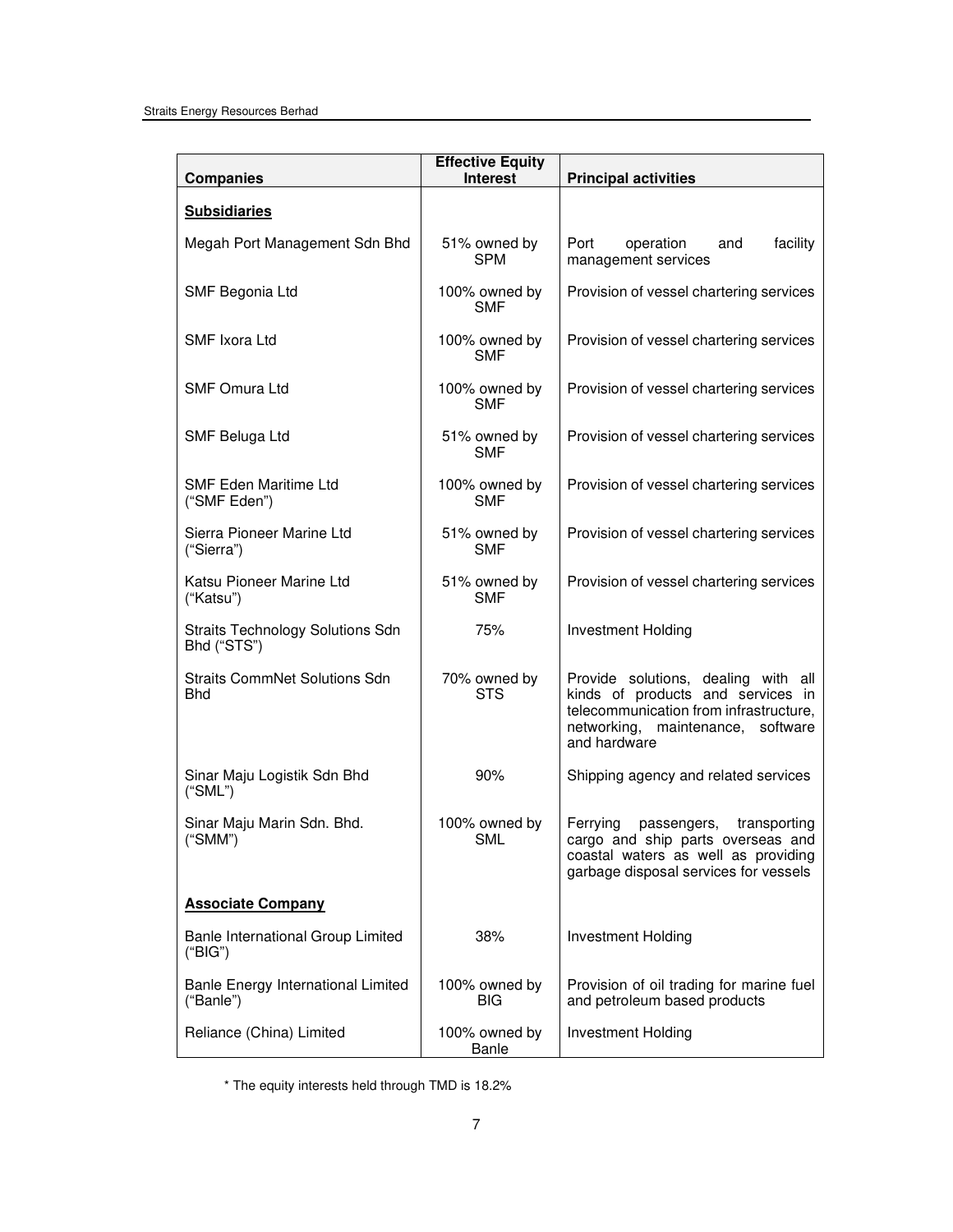#### **2.6 RELATED PARTIES AND NATURE OF THE RRPT**

#### (a) **Details of the Related Parties and Nature of RRPT**

The details of the Related Parties and Nature of the RRPT under the Proposed Renewal of Existing Shareholders' Mandate are set out in Appendix I of this Circular.

#### (b) **Amount Due and Owing to Straits Group by Related Parties**

As at the LPD, there was no material amount due and owing by its Related Parties to Straits Group that has exceeded the credit term.

#### **3. REVIEW PROCEDURES IN RELATION TO RRPT**

#### **3.1 Review Procedures for the RRPT**

Straits Group has established various procedures to ensure that such RRPT are to be undertaken at an arm's length basis and on the Group's normal commercial terms and consistent with the Group's usual business practices and policies and on transaction price and terms not more favourable to the Related Parties than those generally available to the public and will not be detrimental to the minority shareholders. There are no specific thresholds for approval of RRPT within the Group. All RRPT will be reviewed by the Audit Committee ("AC") and approved by the Board of Directors ("the Board").

Therefore, disclosure and approval procedures with regard to RRPT are as follows:

- (i) a list of the Related Parties will be established and circulated to the heads of each finance division within the Group, who shall monitor and ensure that all RRPT to be entered into by the Group are reported and forwarded to the AC, who then ensures that the RRPT are to be undertaken at an arm's length basis, on the Group's normal commercial terms, on terms which are not more favourable to the Related Parties other than those generally available to the public and which are not to be detrimental to the minority shareholders. These include transacting at prevailing market rates/ prices of the service provider's usual commercial terms or otherwise in accordance with applicable industry norm. Transactions refers to both sales and purchases or services of the Group;
- (ii) the Group is made aware of the requirements to monitor, and shall put in place proper processes or systems to record and report on all RRPT for compilation and reporting to the AC;
- (iii) proper records are maintained at the Company and each of its subsidiaries to capture all RRPT so that all RRPT entered pursuant to the mandate will be adequately discussed;
- (iv) all RRPT will be reviewed by the AC on a quarterly basis. In its review of such transactions, the AC may, as it deems fit, request for additional information from independent source;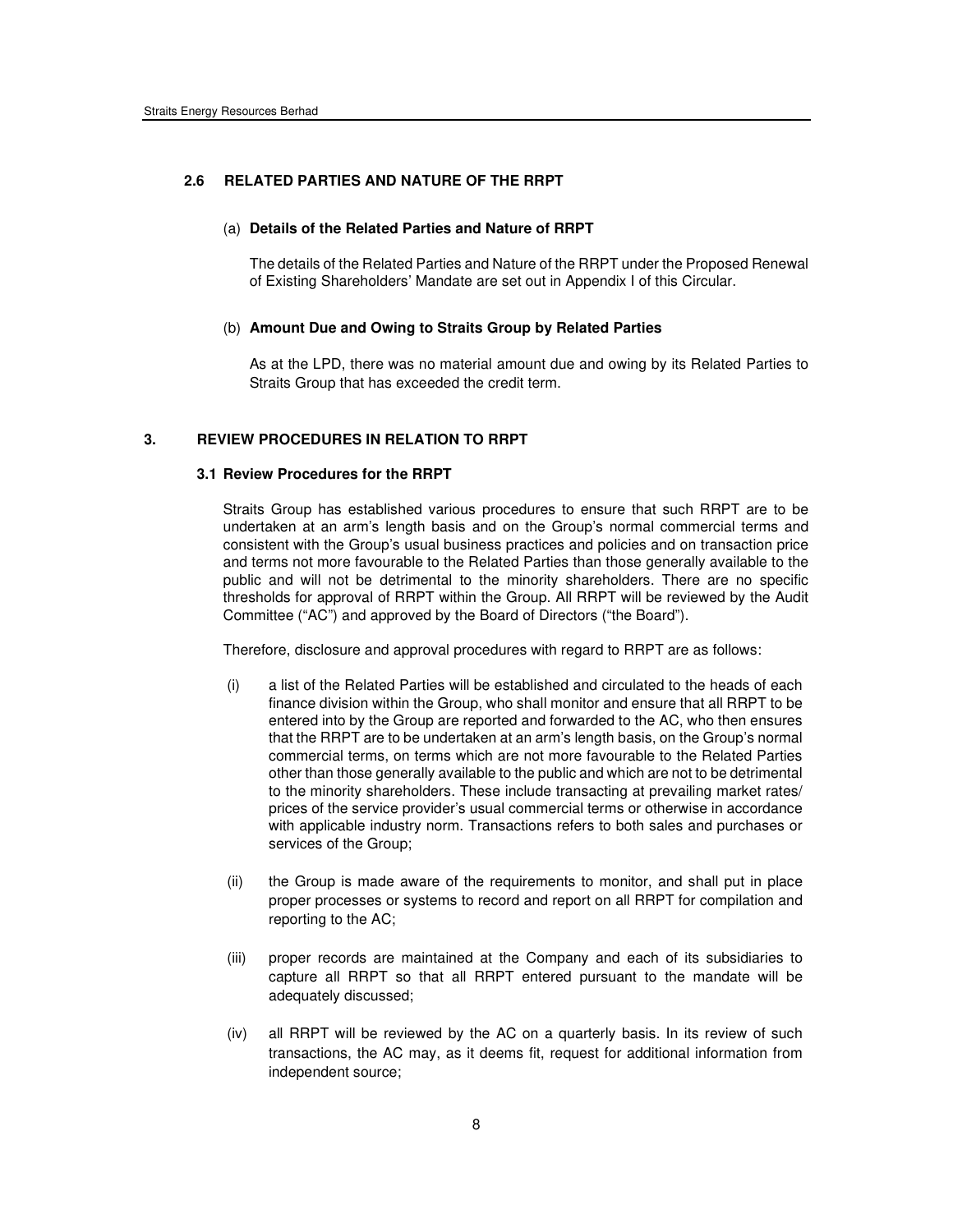(v) the internal audit plan shall incorporate a review of RRPT to ensure that all the relevant approvals for the RRPT have been obtained. The internal audit function of the Group will conduct periodic reviews of the system of controls in place to ensure that RRPT are identified and reported, and to determine whether internal guidelines and procedures have been complied with (including those to ensure that transactions are at arm's length);

The results of the internal audit reviews will be tabled for the review of the AC. The AC will review these reports to determine whether established guidelines and procedures have been adhered to and if there is a need for further review or to improve the procedures;

- (vi) the Board and AC shall have overall responsibility for determination of the review procedures and guidelines including addition of new review procedures, where applicable. An annual review of the RRPT procedures and guidelines will be carried out by the AC. If during the annual review, the AC is of the view that the RRPT procedures and guidelines are no longer valid or inadequate to ensure that the RRPT are made at arm's length basis on the Group's normal commercial terms, on terms not more favourable to the Related Parties than those generally available to the public and not to the detrimental of our minority shareholders, the AC shall have the discretion to discharge, vary, modify the existing procedures and guidelines or implement new or additional procedures and guidelines, without management's prior approval, provided that such amended, varied, modified, new or additional procedures and guidelines are no less stringent than the existing ones;
- (vii) at least 2 other contemporaneous transactions with unrelated third parties for similar products/ services and/or quantities will be used as comparison wherever possible to determine whether the price and terms offered to/ by the Related Parties are fair and reasonable and comparable to those offered to/ by other unrelated third parties for the same or substantially similar type of products/ services and/or quantities;
- (viii) In the event where such comparable quotations from unrelated third parties cannot be obtained, the Purchase Order/ Contract/ Agreement which is transacted with the Related Parties shall be approved by at least two (2) managerial level who has no interest in the transaction and familiar/ relevant to that industry in order to give proper purchase justification prior to the ordering process. This is to ensure that the pricing of any RRPT are not detrimental to the Group;
- (ix) in accordance with the Listing Requirements, disclosure in relation to a breakdown of the aggregate value of the RRPT entered into during the financial year based on amongst others, the following information:
	- (a) the type of the RRPT; and
	- (b) the names of the Related Parties involved in each type of RRPT made and their relationship with the Company;

will be made in the Company's annual report for the financial year during which the Shareholders' Mandate are in force;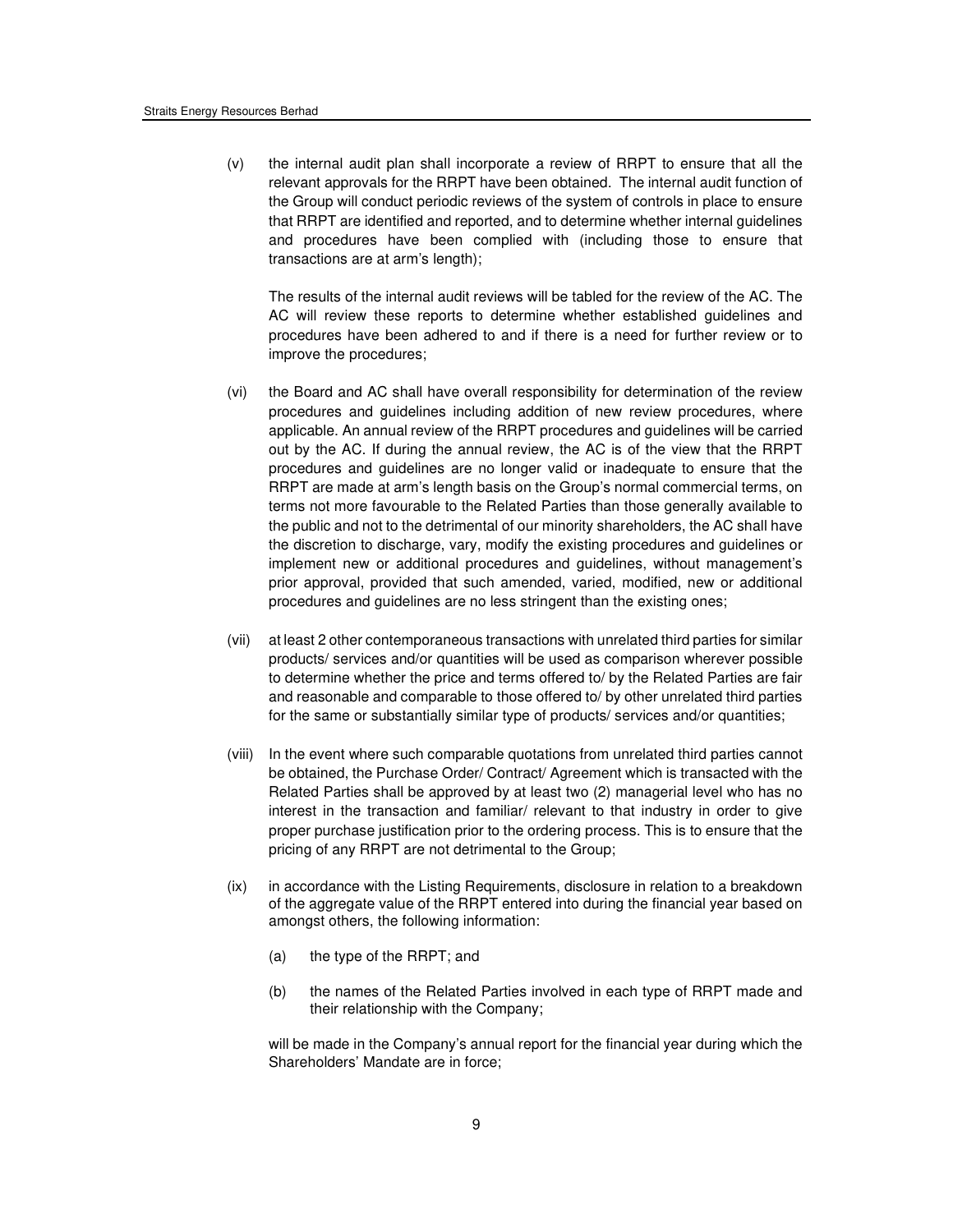- (x) if a member of the Board or AC has an interest (directly or indirectly) in any RRPT, he/she must declare his/her interest in the RRPT and abstain from participation in the decision making of the Board or AC on the said RRPT;
- (xi) pursuant to Rule 10.09 of the Listing Requirements, in a meeting to obtain the Proposed Renewal of Shareholders' Mandate, the interested Director, Major Shareholders or Persons Connected with them must not vote on the resolution in respect of the RRPT; and where it involves the interest of an interested person connected with a Director or Major Shareholders, such Director or Major Shareholders must not vote on the resolution approving the transactions. An interested Director or interested Major Shareholder must ensure that persons connected with them will abstain from voting on the resolution approving the RRPT; and
- (xii) interested Director shall also abstain from deliberating at Board meetings in respect of the RRPT in which they or Persons Connected with them are interested.

### **3.2 Deviation between Actual Value Transacted and Estimated Value for the General Mandate**

Save as stated below, the actual value of the RRPT that were transacted from the date on which the existing mandate was obtained at the last 24<sup>th</sup> AGM of the Company i.e. 24 June 2021, up to LPD did not exceed the estimated value by 10% or more:-

| <b>No</b> | Nature of<br><b>RRPT</b>                                      | <b>Provider</b> | Recipient | <b>Estimated</b><br>value as<br>disclosed<br>in the<br><b>Circular</b><br>from 24<br><b>June 2021</b><br>to the date<br>of the next<br><b>AGM</b> in<br>2022<br>("Estimated<br>Value")<br>(RM) | <b>Actual Value</b><br>transacted<br>from<br>AGM held on<br>24 Jun 2021<br>up to $28$<br>January 2022<br>("Actual<br>Value")<br>(RM) | <b>Difference</b><br>between<br>Actual<br>Value and<br><b>Estimated</b><br>Value<br>(RM) | Percentage<br>οf<br>difference<br>between<br><b>Actual</b><br><b>Value and</b><br><b>Estimated</b><br>Value (%) |
|-----------|---------------------------------------------------------------|-----------------|-----------|------------------------------------------------------------------------------------------------------------------------------------------------------------------------------------------------|--------------------------------------------------------------------------------------------------------------------------------------|------------------------------------------------------------------------------------------|-----------------------------------------------------------------------------------------------------------------|
| 1.        | Ship &<br>Marine<br>Management<br>and<br>Handling<br>Services | <b>SMS</b>      | Sierra    | 108,000                                                                                                                                                                                        | 165,254                                                                                                                              | 57,254                                                                                   | 53                                                                                                              |

The variance was primarily due to an unanticipated higher cost incurred in taking delivery of the vessel named M.T. Sierra Pioneer ("Vessel") by Sierra and an ongoing dispute between Sierra and the Charterer of the Vessel i.e TMD, a 70%-owned subsidiary of Straits, on which party should take responsibility for the delay and bear the cost of delay accordingly.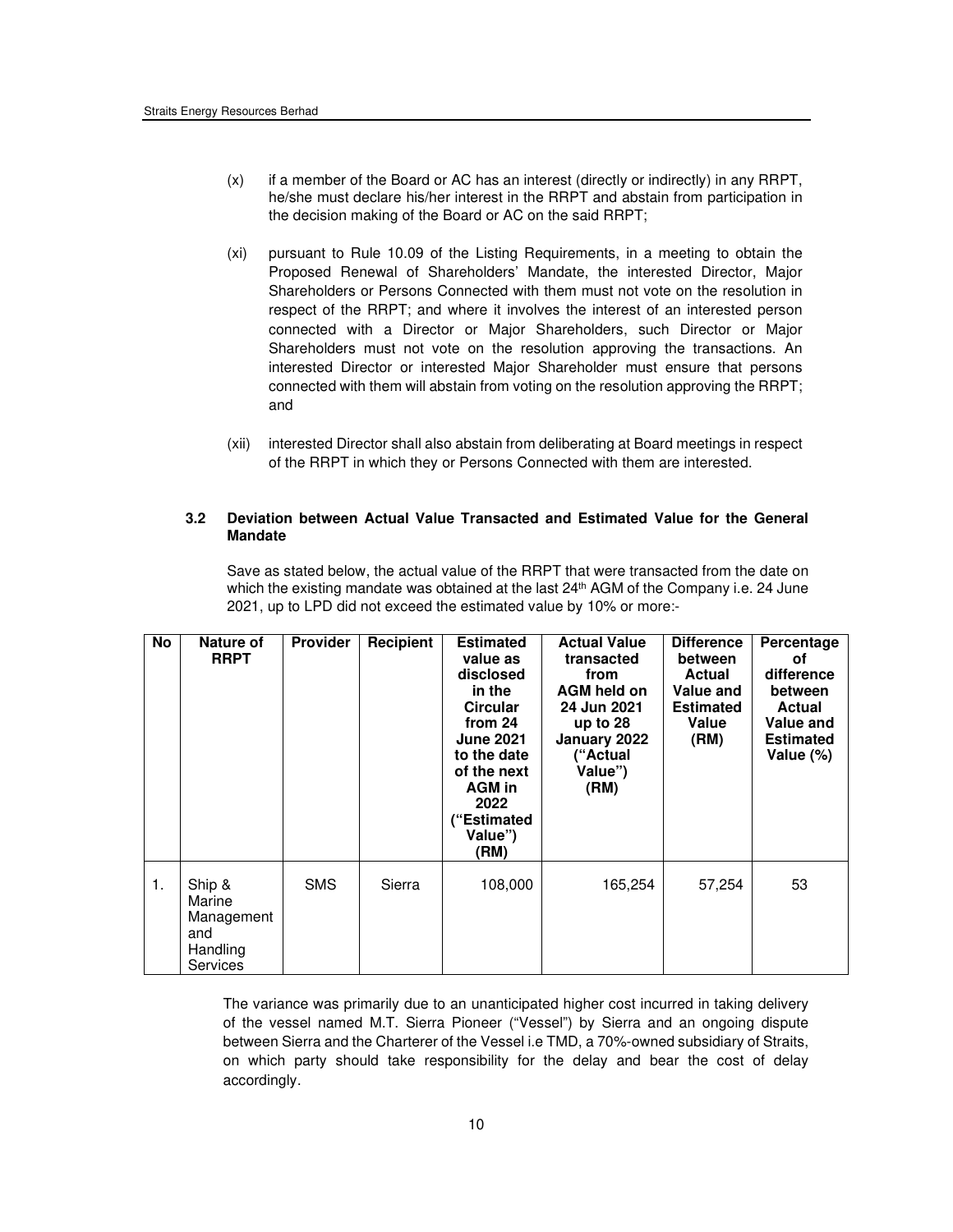Since the unanticipated delay was due to an ongoing impact arising from Covid-19 pandemic situation which included among others, some crew members contracting Covid-19 and remaining crew members had to be quarantined etc., both Sierra and TMD had amicably agreed today that Sierra shall absorb the cost incurred due to the delay. Hence the higher cost incurred as at 31 December 2021 had exceeded the estimated value of RRPT.

The Company had on 28 January 2022 made an announcement on the said variation to Bursa Securities accordingly.

#### **3.3 Statement by Audit Committee ("AC")**

The AC has reviewed the procedures of the Proposed Renewal of Shareholders' Mandate set out in Section 3.1 of this Circular and is of the view that the procedures are sufficient to ensure that the RRPT are made at arms' length basis on the Group's normal commercial terms not more favorable to the Related Parties than those generally available to the public and are not to the detriment of the minority shareholders.

The AC is of the further view that the Straits Group has in place adequate procedures and processes to monitor, track and identify the RRPT in a timely and orderly manner. The AC shall review these procedures and processes on a yearly basis or whenever the need arises.

## **4. RATIONALE FOR AND BENEFIT TO STRAITS GROUP IN TRANSACTING WITH RELATED PARTY**

The Proposed Renewal of Shareholders' Mandate sought are all in the ordinary course of business. It is envisaged that in the ordinary course of business of the Straits Group, the RRPT are likely to occur with some degree of frequency and it may be impractical to seek shareholders' approval on a case to case basis before entering into such RRPT as and when such RRPTs occur.

The Related Parties which are involved in the Recurrent Transactions have proven their reliability. In some instances, the Related Parties provide the Group the support for its operational and business needs. The Related Parties allow the Group more flexible arrangement in a timely manner. In most dealings with the Related Parties, close cooperation and a good understanding of each other's business needs provides a platform where decisions can be quickly made and all parties can benefit from conducting the RRPT.

The RRPT is necessary for the Group's day-to-day operations, which are time sensitive in nature, and will eliminate the need to announce and convene separate general meetings (if applicable) to seek prior approval of shareholders for such transactions. This will substantially reduce the expenses associated with the convening of general meetings on an ad-hoc basis, improve administration efficiency and allow manpower resources and time to be channelled towards attaining other corporate objectives.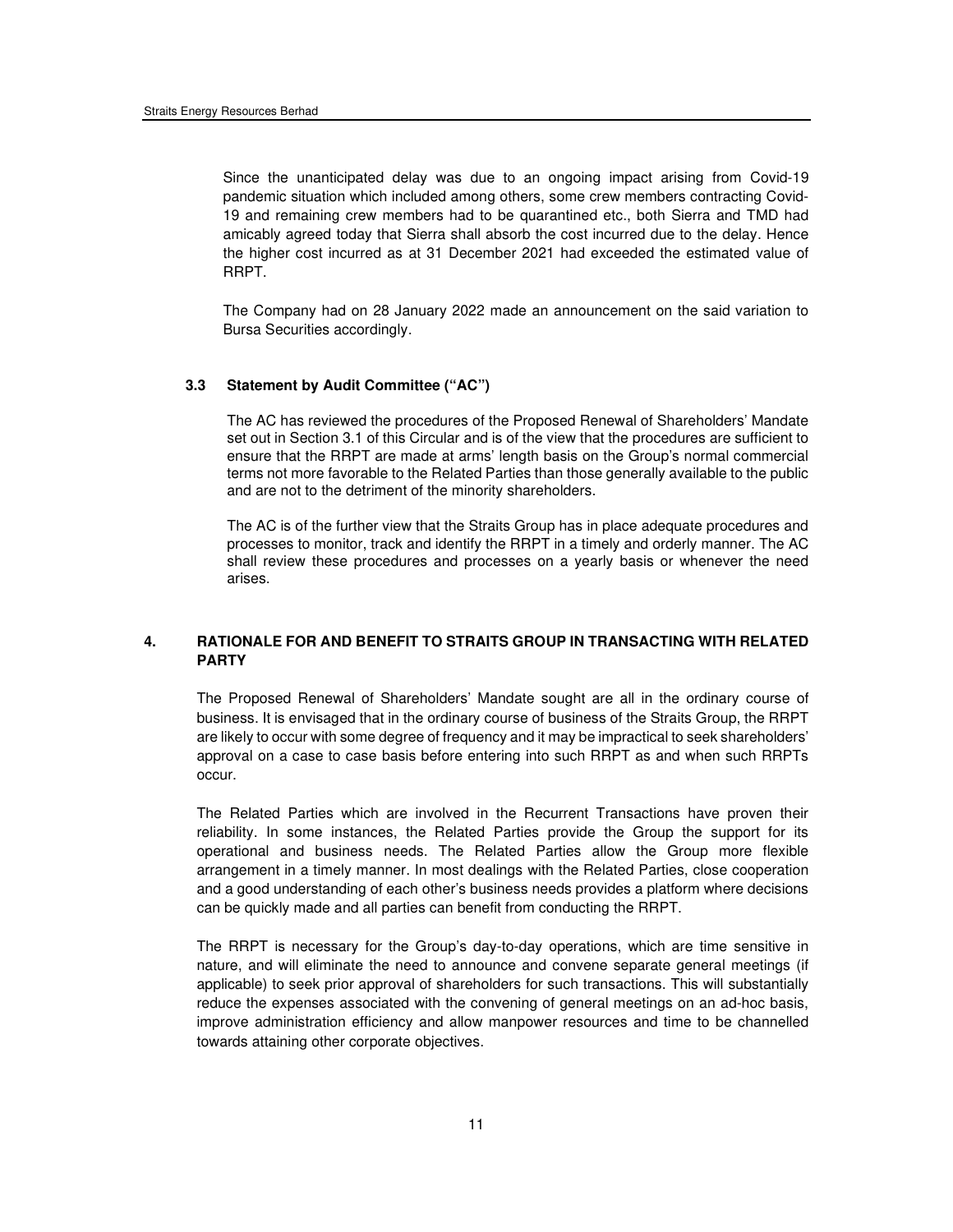## **5. FINANCIAL EFFECTS OF THE PROPOSED RENEWAL OF SHAREHOLDERS' MANDATE**

The Proposed Renewal of Shareholders' Mandate will not have any effect on the issued share capital, substantial shareholders' shareholdings, net assets per share, earning per share and gearing of the Group.

## **6. APPROVAL REQUIRED**

The Proposed Renewal of Shareholders' Mandate is subject to the Shareholders' approval at the forthcoming AGM to be held on 23 June 2022.

# **7. INTERESTS OF DIRECTORS, MAJOR SHAREHOLDERS AND/OR PERSONS CONNECTED TO THEM**

**7.1** Save as disclosed below, none of the Directors, Major Shareholders and/or Persons Connected to them have any interest, direct or indirect, in the Proposed Renewal of Shareholders' Mandate.

["Interested Directors"]

- (i) Dato' Sri Ho Kam Choy
- (ii) Tan Sri Mohd Bakri Bin Mohd Zinin
- (iii) Captain Tony Tan Han (Chen Han)

["Interested Major Shareholder"]

(i) Dato' Sri Ho Kam Choy

The Interested Directors and Interested Major Shareholder will abstain from voting in respect of their direct and indirect shareholdings in the Company at the forthcoming AGM approving the resolution on the Proposed Renewal of Shareholders' Mandate. They have also undertaken to ensure that persons connected to them will abstain from voting in respect of their direct and indirect shareholdings on the resolution pertaining to the said Proposed Renewal of Shareholders' Mandate at the forthcoming AGM.

The Interested Directors, have abstained and will continue to abstain from deliberation and voting at the Board Meeting of Straits on the Proposed Renewal of Shareholders' Mandate and they will abstain from voting in respect of their direct and indirect shareholdings at the forthcoming AGM approving the resolution on the Proposed Renewal of Shareholders' Mandate. They have also undertaken to ensure that persons connected to them will abstain from voting in respect of their direct and indirect shareholdings on the resolution deliberating or approving the Proposed Renewal of Shareholders' Mandate at the forthcoming AGM.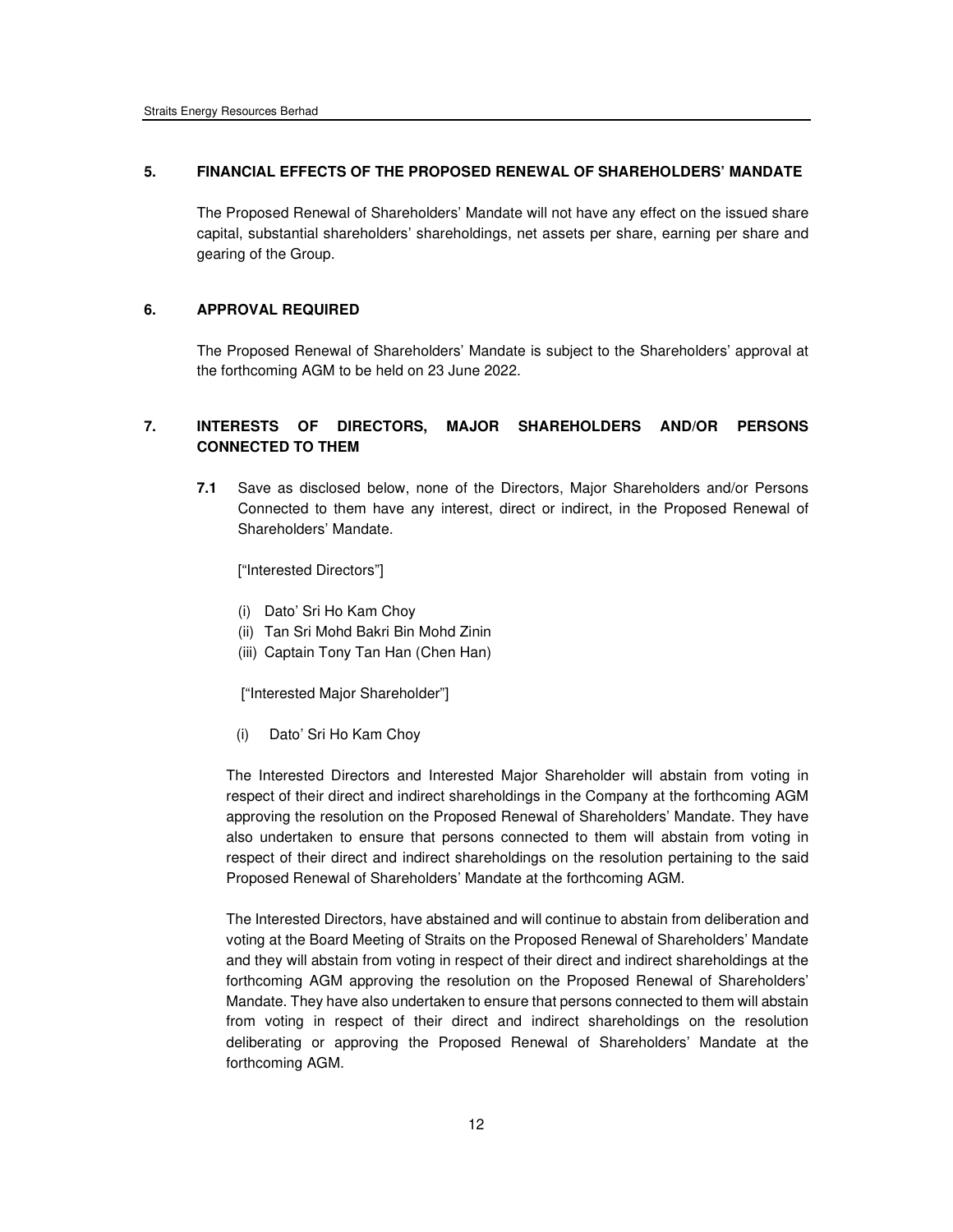**7.2** The following table illustrates the direct and indirect interests of the interested Major Shareholders and the interested Directors of Straits as at LPD:-

|           |                                                             | <b>Direct</b> |       | <b>Indirect</b>     |      |  |
|-----------|-------------------------------------------------------------|---------------|-------|---------------------|------|--|
| <b>No</b> | Name of Interested Directors &<br><b>Major Shareholders</b> | No of Shares  | %     | <b>No of Shares</b> | %    |  |
|           |                                                             |               |       |                     |      |  |
|           | Dato' Sri Ho Kam Choy                                       | 91,811,300    | 10.41 | 58,751,800          | 6.66 |  |
|           |                                                             |               |       |                     |      |  |
| 2.        | Tan Sri Mohd Bakri Bin Mohd Zinin                           |               |       |                     |      |  |
|           |                                                             |               |       |                     |      |  |
| -3.       | Captain Tony Tan Han (Chen Han)                             | 36,790,438    | 4.17  |                     |      |  |

Note:

\* Deemed interest by virtue of his indirect shareholdings in Sturgeon Asia Ltd and through his brothers' direct shareholdings in the Company.

## **8. DIRECTORS' STATEMENT AND RECOMMENDATION**

The Board, with the exception of Interested Directors, who shall abstain from expressing an opinion in relation to the Proposed Renewal of Shareholders' Mandate at the forthcoming AGM, after having considered the Proposed Renewal of Shareholders' Mandate, is of the opinion that the Proposed Renewal of Shareholders' Mandate is in the best interest of the Straits Group. Accordingly, the Board with the exception of the Interested Directors who have abstained from expressing any recommendations in relation to the Proposed Renewal of Shareholders' Mandate, recommend that shareholders vote in favour of the resolution pertaining to the Proposed Renewal of Shareholders' Mandate to be tabled at the forthcoming AGM.

#### **9. AGM**

The Company's forthcoming AGM, the notice of which is enclosed in the Annual Report 2021, will be held on **Thursday, 23 June 2022 at 10.00 a.m.** on a fully virtual basis through live streaming and online meeting platform at TIIH Online provided by Tricor Investor & Issuing House Services Sdn Bhd in Malaysia via Remote Participation and Electronic Voting ("**RPV**") facilities at https://tiih.online for the purpose of considering and if thought fit, passing the resolution, with or without modifications, to give effect to the Proposed Renewal of Shareholders' Mandate.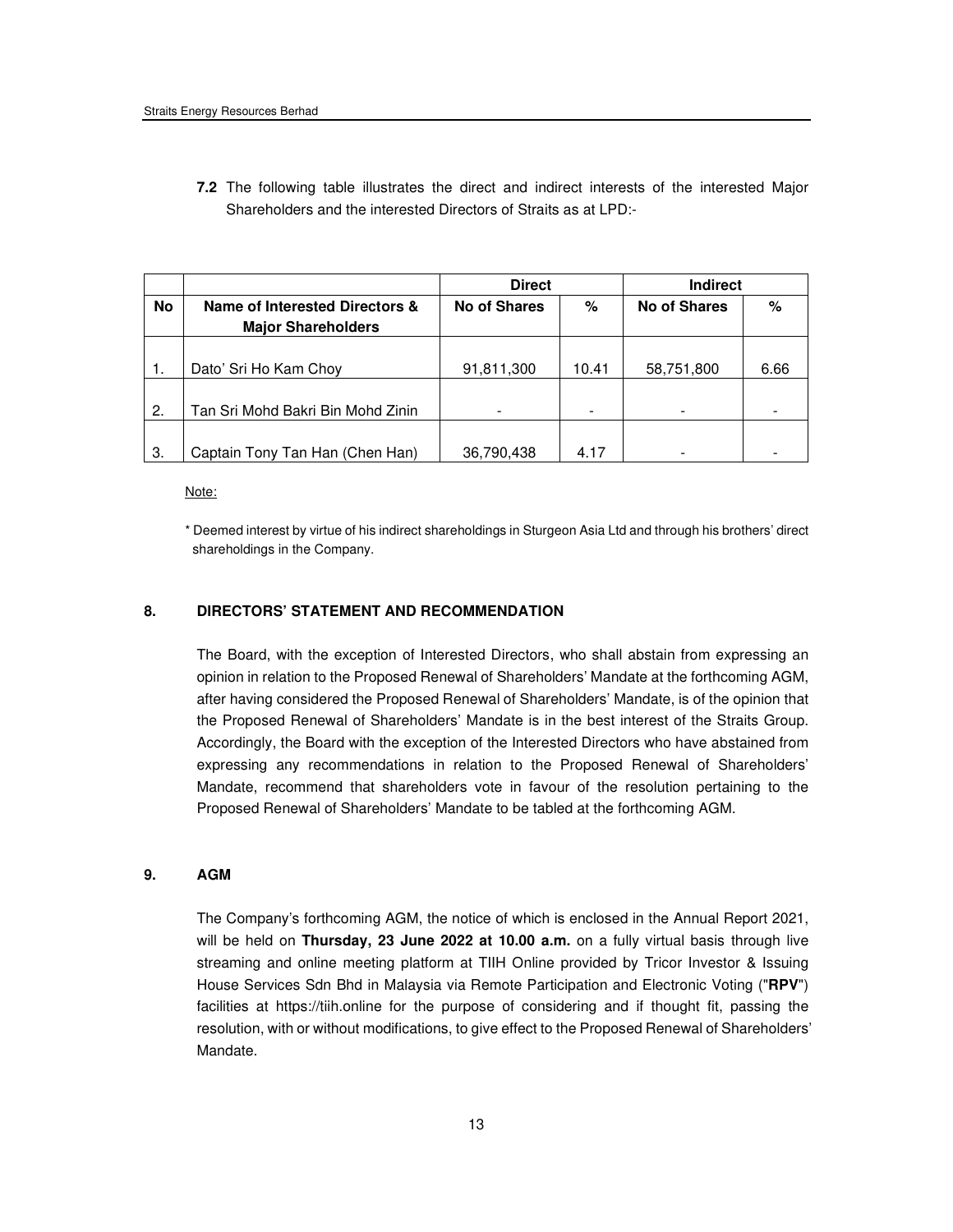If you are unable to attend and vote in person at the forthcoming AGM, you are requested to complete, sign and return the Form of Proxy enclosed in the Annual Report 2021 as soon as possible so as to arrive at the office of our Share Registrar at Tricor Investor & Issuing House Services Sdn Bhd, Unit 32-01, Level 32, Tower A, Vertical Business Suite, Avenue 3, Bangsar South, No. 8, Jalan Kerinchi, 59200 Kuala Lumpur, Wilayah Persekutuan OR the Customer Service Centre at Unit G-3, Ground Floor, Vertical Podium, Avenue 3, Bangsar South, No. 8, Jalan Kerinchi, 59200 Kuala Lumpur or alternatively you have the option to lodge the proxy appointment electronically via TIIH Online at https://tiih.online or email to is.enquiry@my.tricorglobal.com **not less than 48 hours before the time holding the AGM** or at any adjournment thereof.

The lodging of the Form of Proxy will not preclude you from attending and voting in person at the AGM should you subsequently wish to do so.

### **10. FURTHER INFORMATION**

You are requested to refer to the attached Appendix II for further information.

Yours faithfully, For and on behalf of the Board **STRAITS ENERGY RESOURCES BERHAD**  (formerly known as STRAITS INTER LOGISTICS BERHAD)

**LEONG FOOK HENG Chairman, Audit Committee**  Independent & Non-Executive Director

**[THE REST OF THIS PAGE IS INTENTIONALLY LEFT BLANK)**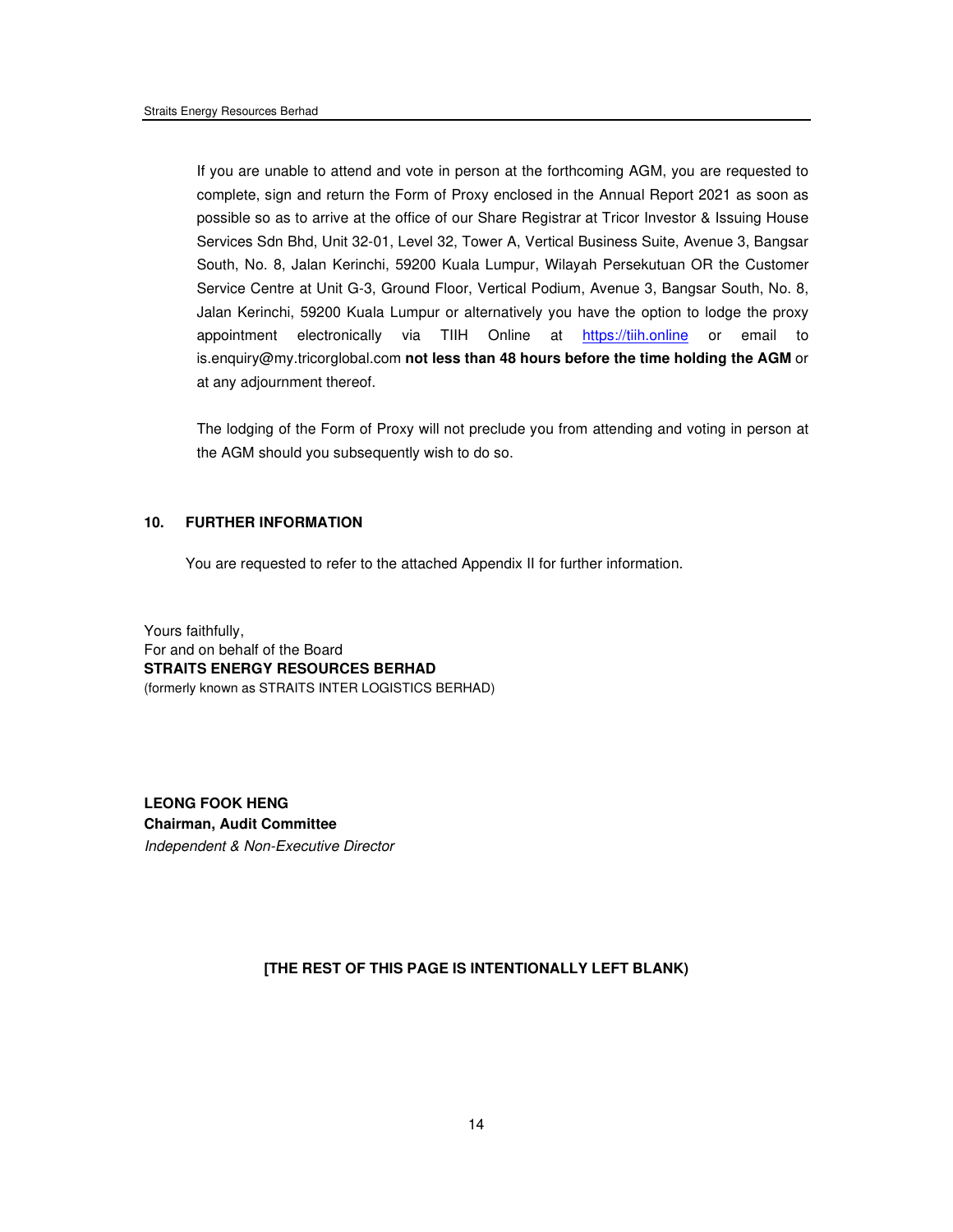# **DETAILS OF THE RELATED PARTIES AND NATURE OF RRPT**

The details of the Related Parties and Nature of the RRPT under the Proposed Renewal of Existing Shareholders' Mandate together with the transaction values are as follows:

| No | <b>Nature of RRPT</b>                                                                                                                                                                                  |    | <b>Provider</b> | Recipient  | <b>Major</b><br><b>Interested</b><br>Directors,<br><b>Shareholders</b><br><b>Persons</b><br>and<br><b>Connected to Directors and Major</b><br><b>Shareholder</b>         | <b>Existing Mandate</b><br><b>Estimated value</b><br>of the RRPT as<br>disclosed in the<br>preceding<br>year's Circular<br>to Shareholders<br>dated 28 May<br>2021<br>(RM) | <b>Actual Value</b><br>transacted<br>from the<br>date of the<br>last AGM on<br>24 June<br>2021 to LPD<br>(RM) | <b>Estimated</b><br>value from<br>the<br>forthcoming<br>AGM on 23<br><b>June 2022 to</b><br>the next<br>AGM<br>(RM) |
|----|--------------------------------------------------------------------------------------------------------------------------------------------------------------------------------------------------------|----|-----------------|------------|--------------------------------------------------------------------------------------------------------------------------------------------------------------------------|----------------------------------------------------------------------------------------------------------------------------------------------------------------------------|---------------------------------------------------------------------------------------------------------------|---------------------------------------------------------------------------------------------------------------------|
| 1. | Provision<br>οf<br>services<br>management<br>which<br>include<br>providing<br>finance &<br>accounting<br>support,<br>human<br>resource,<br>audit<br>internal<br>and<br>corporate<br>finance<br>support | a) | <b>Straits</b>  | <b>SMS</b> | Capt Tony Tan Han (Chen Han) is a<br>Director and<br>Indirect<br>Major<br>an<br>Shareholder of SMS. He is also a<br>Shareholder and an Executive Director<br>of Straits. | 580,000                                                                                                                                                                    | Nil                                                                                                           | 580,000                                                                                                             |
|    |                                                                                                                                                                                                        |    |                 |            | <b>Sub-Total</b>                                                                                                                                                         | 580,000                                                                                                                                                                    | <b>Nil</b>                                                                                                    | 580,000                                                                                                             |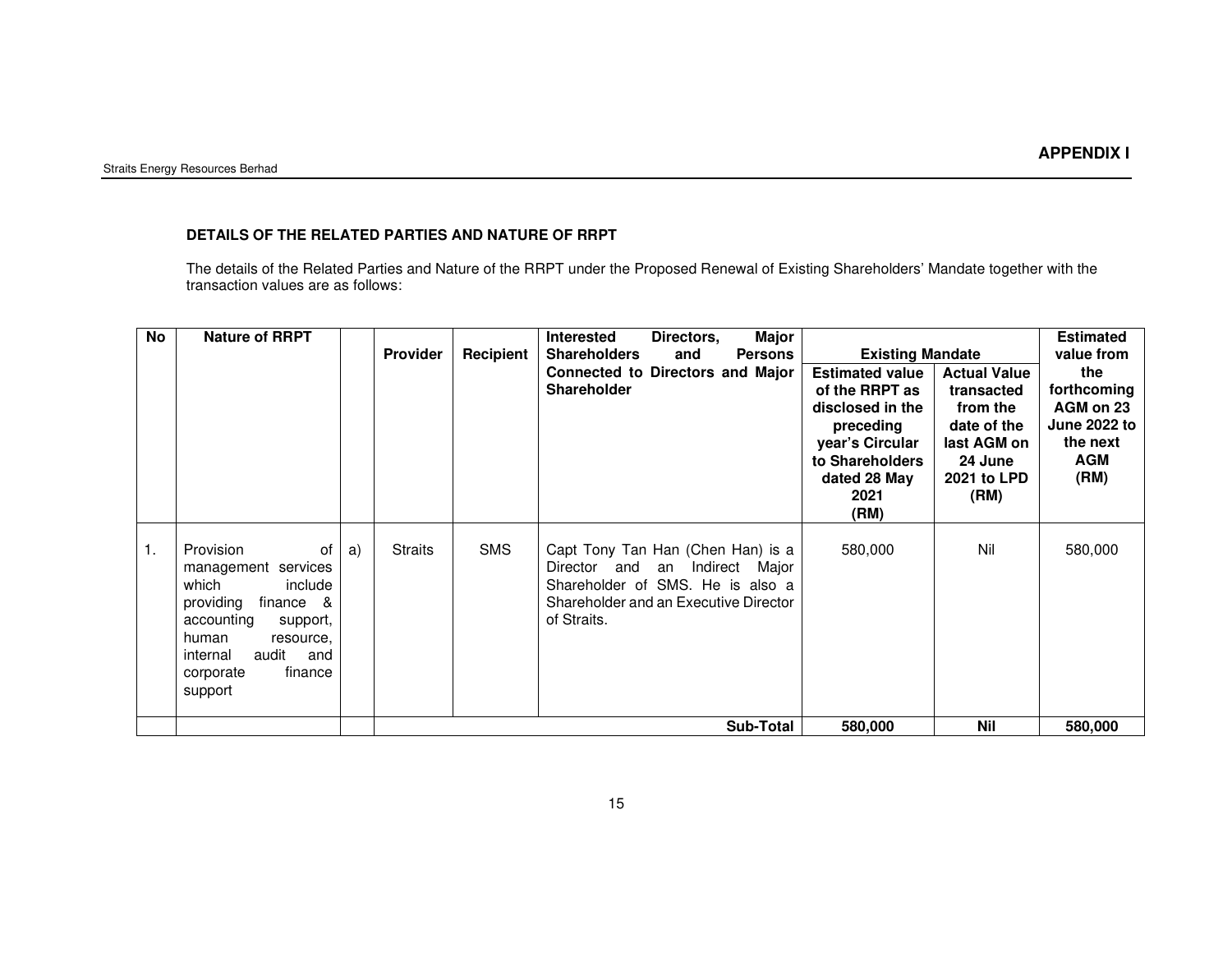## Straits Energy Resources Berhad

| <b>No</b> | <b>Transaction</b>                                                                                                                                  |              | <b>Provider</b> | Recipient                  | <b>Interested Directors, Major</b><br><b>Shareholders and Persons</b><br><b>Connected to Directors</b><br>and Major Shareholder                                                      | <b>Existing Mandate</b><br><b>Estimated value of</b><br>the RRPT as<br>disclosed in the<br>preceding year's<br><b>Circular to</b><br><b>Shareholders</b><br>dated 28 May 2021<br>(RM) | <b>Actual Value</b><br>transacted<br>from the<br>date of the<br>last AGM on<br>24 June<br>2021 to LPD<br>(RM) | <b>Estimated</b><br>value from<br>the<br>forthcoming<br>AGM on 23<br><b>June 2022 to</b><br>the next<br><b>AGM</b><br>(RM) |
|-----------|-----------------------------------------------------------------------------------------------------------------------------------------------------|--------------|-----------------|----------------------------|--------------------------------------------------------------------------------------------------------------------------------------------------------------------------------------|---------------------------------------------------------------------------------------------------------------------------------------------------------------------------------------|---------------------------------------------------------------------------------------------------------------|----------------------------------------------------------------------------------------------------------------------------|
| 2.        | Provision of Ship &<br>Marine Management<br>Services which includes:-<br>Scheduling vessel for<br>(i)<br>their dry-docking,<br>repair & maintenance | a)           | <b>SMS</b>      | <b>TMD</b>                 | Capt Tony Tan Han (Chen<br>Han) is a Director and an<br>Indirect Major Shareholder of<br>SMS.<br>He<br>is<br>also<br>a<br>Shareholder<br>and<br>an<br>Executive Director of Straits. | 11,000,000                                                                                                                                                                            | 3,249,351                                                                                                     | 36,887,000                                                                                                                 |
|           | work.                                                                                                                                               | b)           | <b>SMS</b>      | <b>TMD Straits</b><br>Ltd  |                                                                                                                                                                                      | 96,000                                                                                                                                                                                | Nil                                                                                                           | 1,617,000                                                                                                                  |
|           | Application,<br>(ii)<br>monitoring and<br>renewal of vessel<br>permit and licenses.                                                                 | $\mathsf{c}$ | <b>SMS</b>      | <b>TMD</b><br>Sturgeon Ltd |                                                                                                                                                                                      | 84,000                                                                                                                                                                                | Nil                                                                                                           | 1,386,000                                                                                                                  |
|           | (iii) Recruitment and<br>managing crew on                                                                                                           | d)           | <b>SMS</b>      | <b>TMD</b><br>Subsidiaries |                                                                                                                                                                                      | 552,000                                                                                                                                                                               | Nil                                                                                                           | 5,000,000                                                                                                                  |
|           | board                                                                                                                                               | e)           | <b>SMS</b>      | <b>SMF</b><br>Subsidiaries |                                                                                                                                                                                      | 936,000                                                                                                                                                                               | 203,904                                                                                                       | 10,000,000                                                                                                                 |
|           | (iv) Sourcing for vessel<br>parts and equipment                                                                                                     |              |                 |                            |                                                                                                                                                                                      |                                                                                                                                                                                       |                                                                                                               |                                                                                                                            |
|           |                                                                                                                                                     |              |                 |                            | <b>Sub Total</b>                                                                                                                                                                     | 12,668,000                                                                                                                                                                            | 3,453,255                                                                                                     | 54,890,000                                                                                                                 |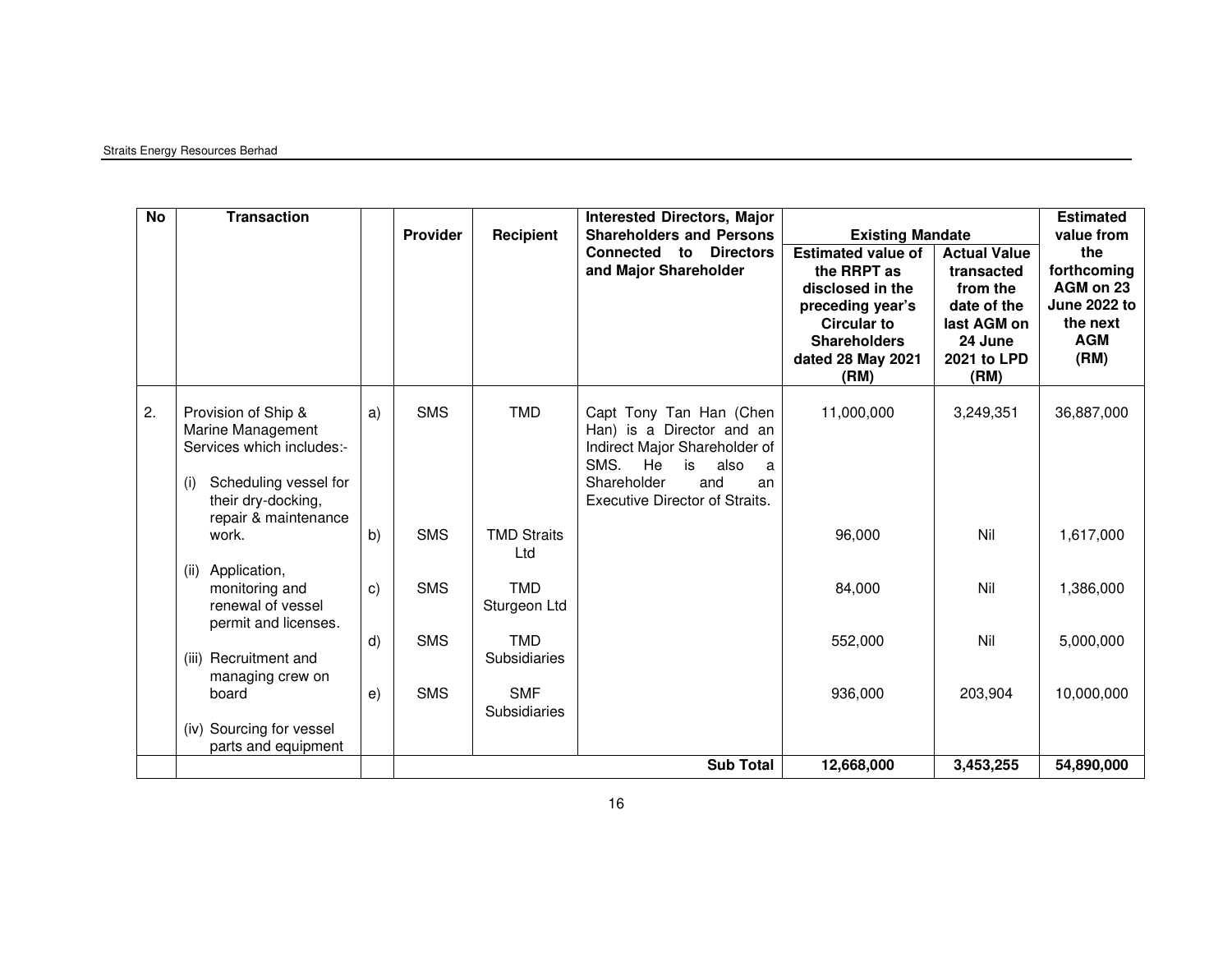## Straits Energy Resources Berhad

| No | <b>Transaction</b>                                                                                                                                                                                                |    | Provider               | Recipient  | <b>Interested</b><br>Major<br>Directors,<br><b>Persons</b><br><b>Shareholders</b><br>and<br><b>Directors</b><br><b>Connected</b><br>to<br>and<br><b>Major Shareholder</b> | <b>Existing Mandate</b><br><b>Estimated value</b><br>of the RRPT as<br>disclosed in the<br>preceding<br>year's Circular<br>to Shareholders<br>dated 28 May<br>2021<br>(RM) | <b>Actual Value</b><br>transacted<br>from the<br>date of the<br>last AGM on<br>24 June<br>2021 to LPD<br>(RM) | <b>Estimated</b><br>value from<br>the<br>forthcoming<br>AGM on 23<br>June 2022 to<br>the next<br><b>AGM</b><br>(RM) |
|----|-------------------------------------------------------------------------------------------------------------------------------------------------------------------------------------------------------------------|----|------------------------|------------|---------------------------------------------------------------------------------------------------------------------------------------------------------------------------|----------------------------------------------------------------------------------------------------------------------------------------------------------------------------|---------------------------------------------------------------------------------------------------------------|---------------------------------------------------------------------------------------------------------------------|
| 3. | Provision of Forwarding<br>Services which includes<br>the following:-<br>Clearing vessels for<br>(i)<br>movement in and<br>out of the port.<br>Pilotage Services.<br>(ii)<br>(iii) Provision of ship<br>supplies. | a) | <b>SML</b>             | <b>TMD</b> | Tan Sri Mohd Bakri Bin Mohd Zinin<br>a Director and Substantial<br>is<br>Shareholder of SML. He is also a<br>Director in Straits and TMD.                                 | 8,000,000                                                                                                                                                                  | 2,571,293                                                                                                     | 8,000,000                                                                                                           |
|    |                                                                                                                                                                                                                   |    |                        |            | <b>Sub Total</b>                                                                                                                                                          | 8,000,000                                                                                                                                                                  | 2,571,293                                                                                                     | 8,000,000                                                                                                           |
| 4. | Provision of Security<br>Services which includes<br>body guards services to<br><b>Directors</b>                                                                                                                   | a) | <b>Black</b><br>Hummer | <b>TMD</b> | Tan Sri Mohd Bakri Bin Mohd Zinin<br>Director and<br>Major<br>a<br>a<br>is<br>Shareholder of Black Hummer, He<br>is also a Director in Straits and<br>TMD.                | 200,000                                                                                                                                                                    | 70.132                                                                                                        | 200,000                                                                                                             |
|    |                                                                                                                                                                                                                   |    |                        |            | <b>Sub Total</b>                                                                                                                                                          | 200,000                                                                                                                                                                    | 70,132                                                                                                        | 200,000                                                                                                             |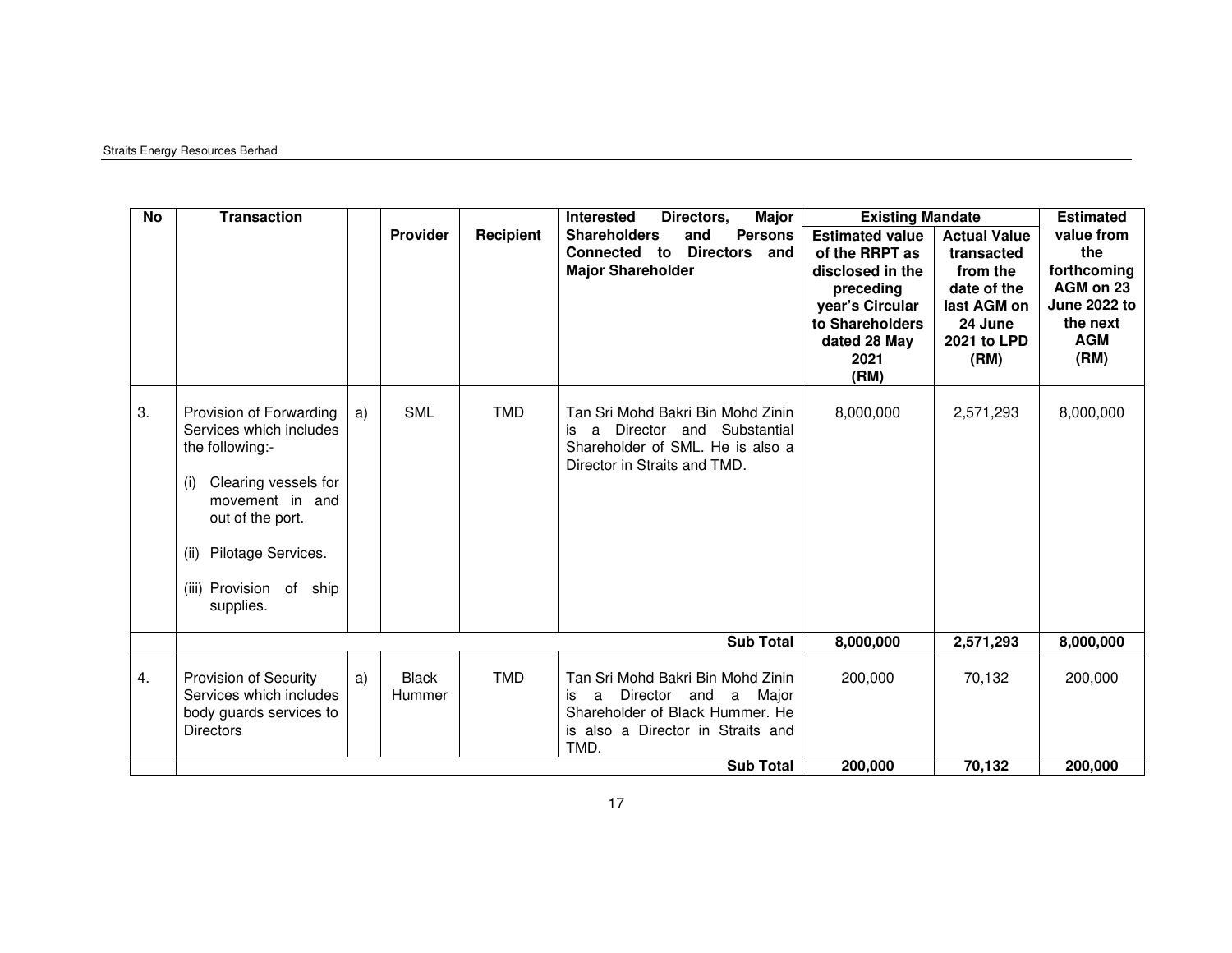#### Straits Energy Resources Berhad

| <b>No</b> | <b>Transaction</b>                                                                                                                                                                |    | <b>Provider</b> | Recipient  | Major<br><b>Interested</b><br>Directors,<br><b>Shareholders</b><br><b>Persons</b><br>and<br><b>Connected to Directors</b><br>and<br><b>Major Shareholder</b> | <b>Existing Mandate</b><br><b>Estimated value</b><br>of the RRPT as<br>disclosed in the<br>preceding<br>year's Circular<br>to Shareholders<br>dated 28 May<br>2021<br>(RM) | <b>Actual Value</b><br>transacted<br>from the<br>date of the<br>last AGM on<br>24 June<br>2021 to LPD<br>(RM) | <b>Estimated</b><br>value from<br>the<br>forthcoming<br>AGM on 23<br><b>June 2022 to</b><br>the next<br><b>AGM</b><br>(RM) |
|-----------|-----------------------------------------------------------------------------------------------------------------------------------------------------------------------------------|----|-----------------|------------|--------------------------------------------------------------------------------------------------------------------------------------------------------------|----------------------------------------------------------------------------------------------------------------------------------------------------------------------------|---------------------------------------------------------------------------------------------------------------|----------------------------------------------------------------------------------------------------------------------------|
| 5.        | Provision of Launch<br><b>Boat Services</b><br>Ferry crews &<br>(i)<br>consumables from<br>inland ports to<br>offshore vessels &<br>vice versa<br>Crew<br>consumables<br>and food | a) | <b>SMM</b>      | <b>TMD</b> | Tan Sri Mohd Bakri Bin Mohd Zinin<br>is a Director and an indirect Major<br>Shareholder of SMM. He is also a<br>Director in Straits and TMD.                 | 5,000,000                                                                                                                                                                  | 247,390                                                                                                       | 1,000,000                                                                                                                  |
|           |                                                                                                                                                                                   |    |                 |            | <b>Sub Total</b>                                                                                                                                             | 5,000,000                                                                                                                                                                  | 247,390                                                                                                       | 1,000,000                                                                                                                  |
|           |                                                                                                                                                                                   |    |                 |            | TOTAL                                                                                                                                                        | 26,448,000                                                                                                                                                                 | 6,342,070                                                                                                     | 64,670,000                                                                                                                 |

#### **NOTE:**

- 1. The above estimated values are based on management's best estimation of the value of the RRPT. These estimations were arrived at by management after taking into consideration both historical data and prevailing rates/prices obtained from the Related Party, which are market-competitive prices based on the normal level of transactions entered into by Straits Group, and hence, the actual values may differ.
- 2. The frequency of payment for the proposed transactions to be incurred stated above will be made on monthly basis.
- 3. The aggregated actual value of the RRPT did not exceed by 10% or more of the aggregated estimated value as approved under the previous shareholders' mandate granted to the Company at the 24<sup>th</sup> AGM held on 24 June 2021 except for the transaction disclosed in Clause 3.2 of this Circular.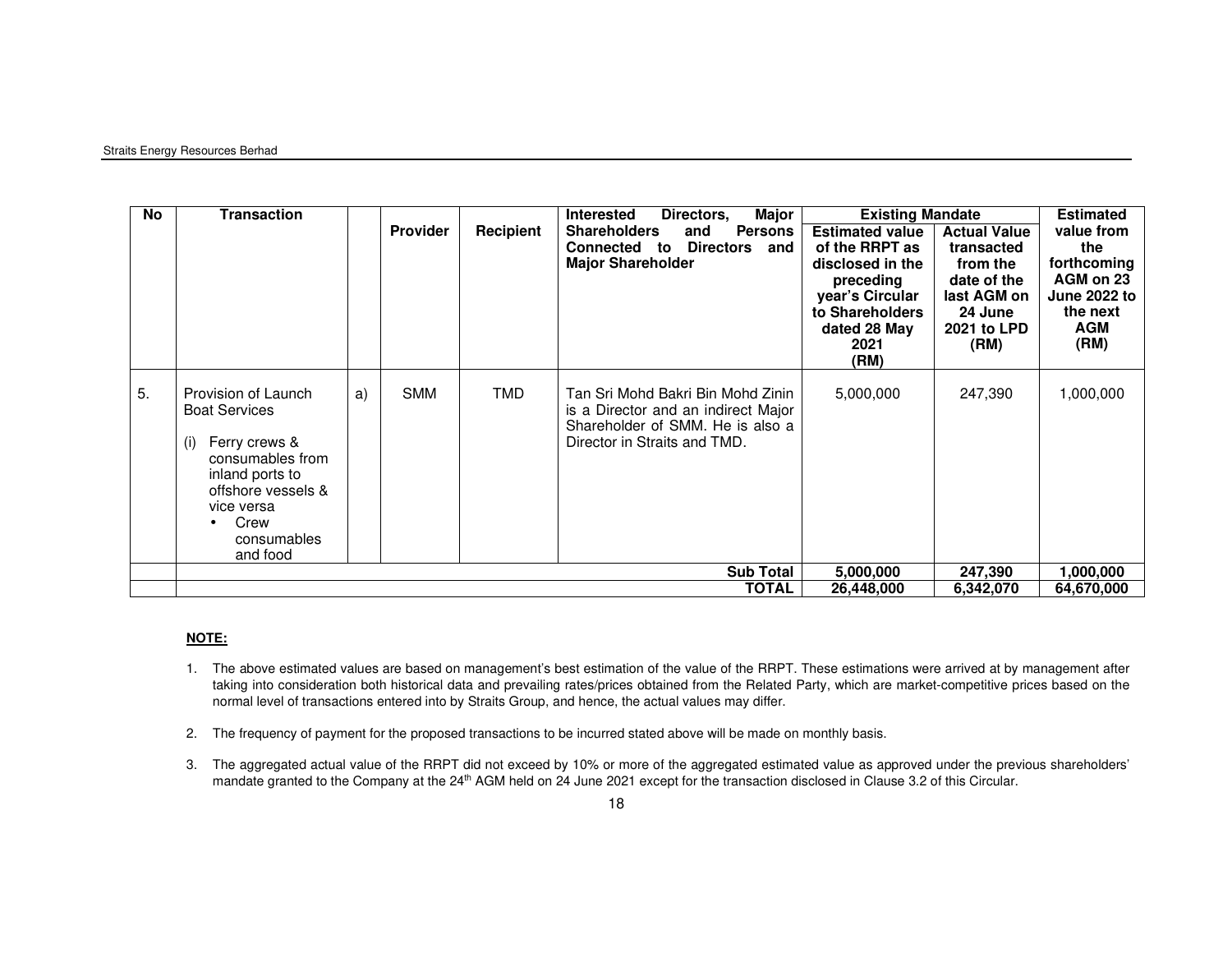### **FURTHER INFORMATION**

### **1. RESPONSIBILITY STATEMENT**

This Circular has been seen and approved by our Directors and they individually and collectively accept full responsibility for the accuracy of the information contained herein and confirm that after having made all reasonable enquiries and to the best of their knowledge and belief, there is no statement or information in this Circular which is false or misleading or any fact, the omission of which would make any statement in this Circular false or misleading.

## **2. MATERIAL LITIGATION / ARBITRATION**

As at the LPD, save as disclosed below, neither the Company nor any of its subsidiaries are engaged in any material litigation, claims, or arbitration, either as plaintiff or defendant, and the Board is not aware of any proceedings pending or threatened against the Group or of any facts likely to give rise to any proceedings which may materially and adversely affect the financial position or business operations of the Group:-

# **Arbitration between ING Bank N.V ("ING" or "First Claimant"), O.W. Bunker Far East (Singapore) Pte Ltd ("OWBFE" or "Second Claimant"), collectively referred to as the "Claimants") and Tumpuan Megah Development Sdn Bhd ("TMD" or "Respondent")**

The Claimants alleged that on 19 December 2013, a series of financing agreements were entered into between O.W. Bunker & Trading A/S ("OWBAS"), together with certain subsidiary companies (including OWBFE) and a syndicate of banks and ING (in its capacity as a security agent under a revolving borrowing base facilities agreement). As part of that transaction, ING entered into an English law Omnibus Security Agreement dated 19 December 2013 ("OSA") with OWBAS and certain of its subsidiaries (including OWBFE) to assign to ING certain trade and intercompany receivables, insurances and brokerage accounts. The Claimants further alleged that pursuant to the aforesaid, notice of assignment of supply receivables was given to TMD.

The Claimants also alleged that on or about 17 October 2014 and 29 October 2014, TMD and OWBFE entered into contracts both made orally or by yahoo messenger evidenced by a nomination sheet, invoice and sales order confirmation whereby OWBFE agreed in the ordinary course of business to supply and/ or sell to TMD 423.73 MT of gas oil at a price of USD753 per MT for delivery at the port of Pasir Gudang and 794.915 MT of gas oil at a price of USD775.50 per MT for delivery at the port of Kuantan respectively.

On 14 April 2021, TMD received a sealed Order dated 22 March 2021 and undated Notice of Registration of Foreign Judgement and this represents an attempt by the Claimants to enforce an English Judgement for USD937,353 with interest and cost of which TMD has disputed jurisdiction. Accordingly, TMD is taking steps to strenuously resist this attempt to enforce an invalid arbitration award issued without jurisdiction and TMD's solicitors had on 27 April 2021 filed an application to the High Court of Malaya, Kuala Lumpur to set aside the earlier mentioned sealed Order and undated Notice of Registration of Foreign Judgement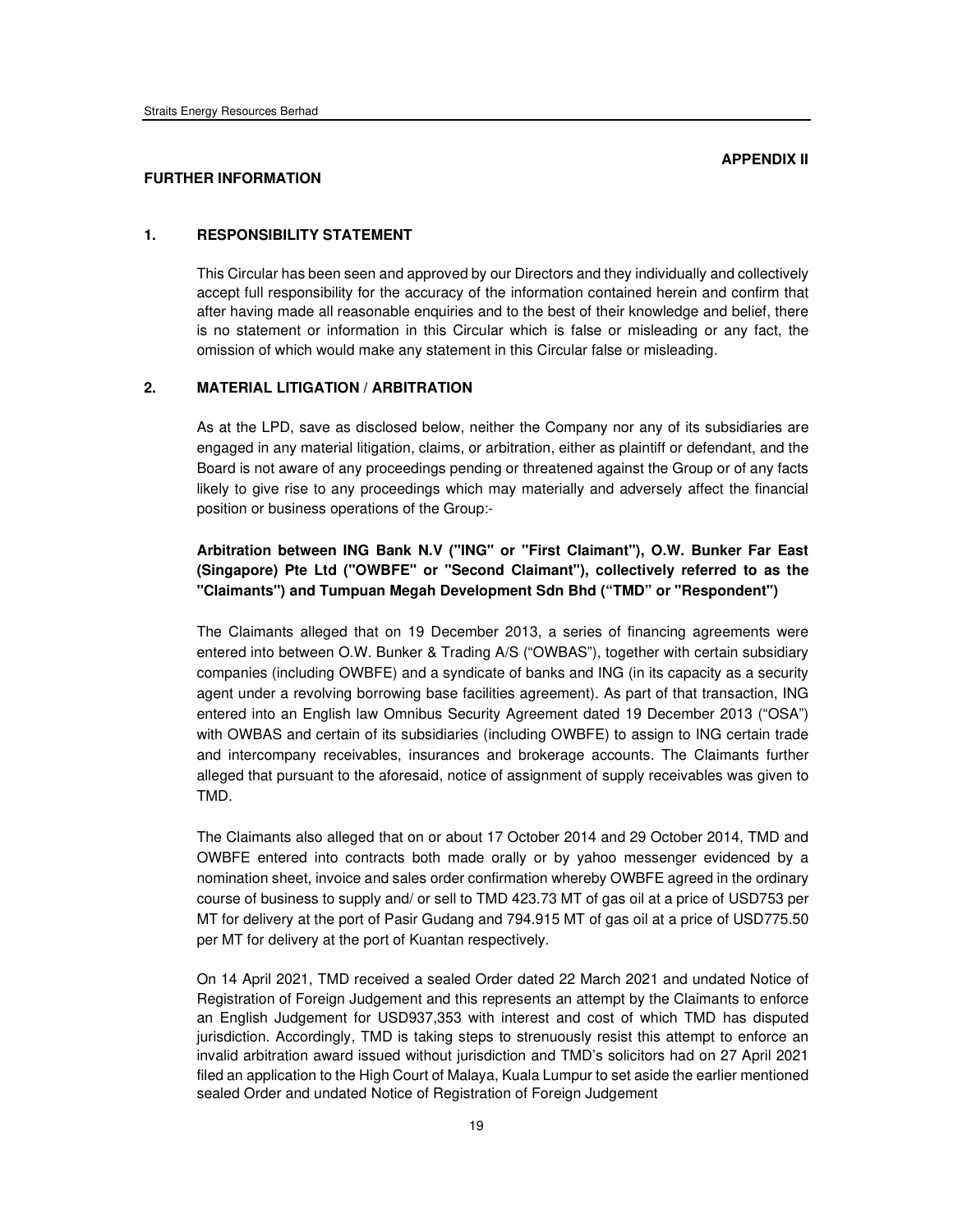The High Court Judge dismissed the application for issues to be tried and TMD has since filed an Appeal against this decision. TMD has also since applied to stay the proceedings pending disposal of the Appeal and the application for stay of proceedings is fixed for case management on 26 January 2022.

The hearing for stay of Setting Aside Application pending the Appeal was held and stay was granted. The record of Appeal was duly filed on 18 March 2022 and Case Management for the Appeal is fixed for 2 June 2022 to update the filing of Grounds of Judgement and Notes of Proceedings, if made available.

Notwithstanding the ongoing arbitration which commenced on 2 May 2017, the Vendor (Raja Ismail Bin Raja Mohamed) via an irrevocable Personal Guarantee dated 30 April 2020 had undertaken to indemnify the Company against the liabilities of TMD arising from the arbitration and shall promptly pay such liabilities upon receipt of a payment demand from the Company and accordingly, no provisions have been made in the financial statements.

## **3. MATERIAL CONTRACTS**

Save as disclosed below, there are no material contracts (not being contracts entered into in the ordinary course of business), that have been entered into by the Group within the past two (2) years immediately preceding the LPD of this Circular:-

- The Conditional Share Sale Agreement ("SSA") dated 25 October 2021 entered into between the Company and Tan Sri Mohd Bakri Bin Mohd Zinin ("Tan Sri Mohd Bakri" or "Vendor") (Non-Independent Non-Executive Director of the Company) for the acquisition of 270,000 shares, representing 90% equity interest in Sinar Maju Logistik Sdn Bhd ("Sinar Maju") from Tan Sri Mohd Bakri, for a purchase consideration of RM16,380,000 to be satisfied entirely via cash ("Proposed Acquisition").
- Upon completion of the Proposed Acquisition, Sinar Maju will become a 90%-owned subsidiary of the Company. For Shareholders' information, the Proposed Acquisition was completed on 1 April 2022.
- Pursuant to the SSA, the Vendor granted to Straits the Call Option ("Proposed Call Option") for Straits to acquire all the Call Options Shares in a single transaction, representing the remaining 10% equity interest in Sinar Maju, for a purchase consideration of RM1,820,000 to be satisfied entirely via cash by serving the Call Option Notice to the Vendor. For Shareholders' information, the Call Option may be exercised at any time during a period of 30 months commencing from the completion of the Proposed Acquisition. Upon the exercise and completion of the Proposed Call Option, Sinar Maju will become a wholly-owned subsidiary of the Company

#### **[THE REST OF THIS PAGE IS INTENTIONALLY LEFT BLANK)**